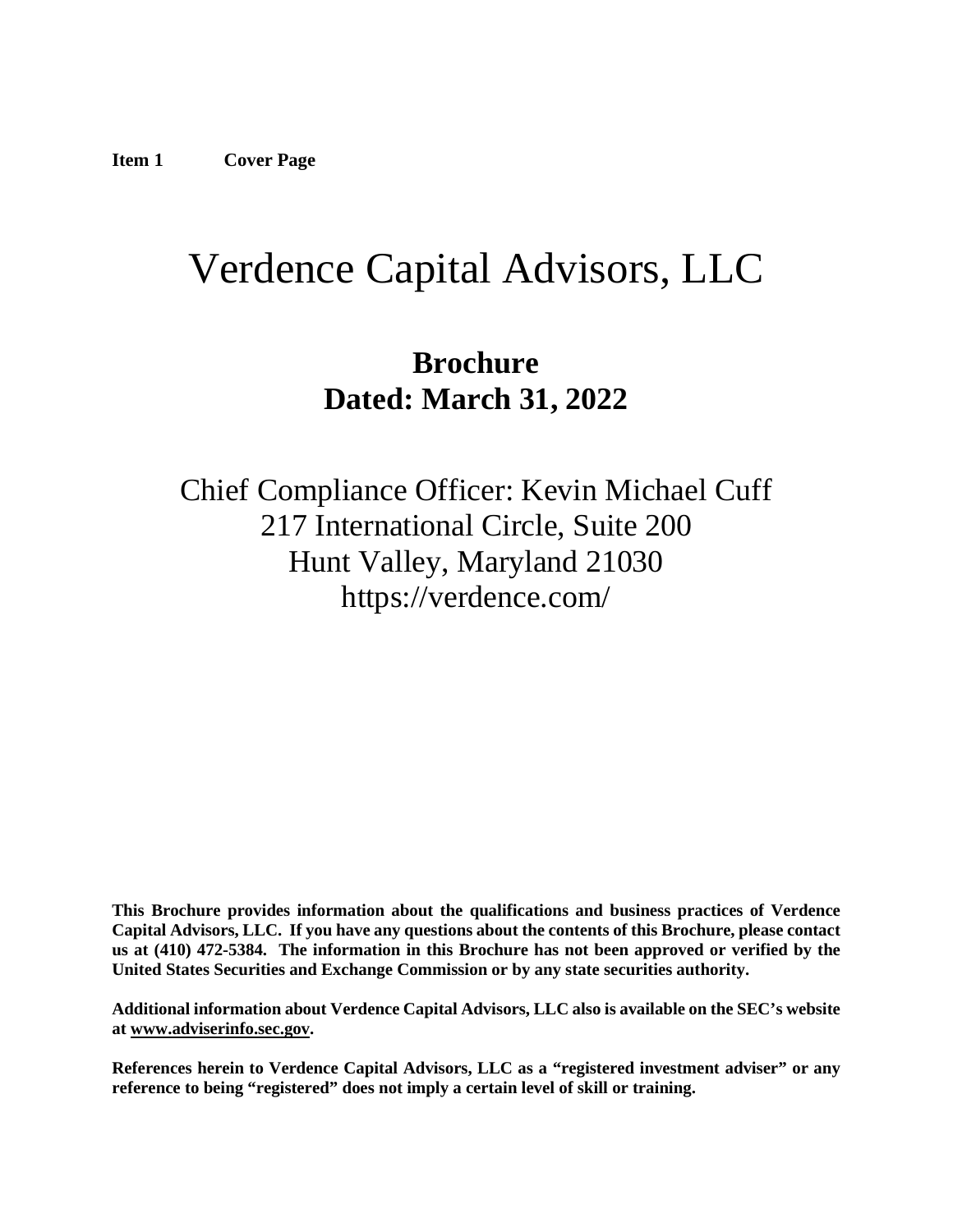#### <span id="page-1-0"></span>**Item 2 Material Changes**

Since the last annual updating amendment to this Brochure initiated by Verdence Capital Advisors (the "Registrant", "we", "us", "our") on March 30, 2021, we report the following material changes to our business:

- The Registrant is no longer accepting new clients in its Wrap Fee Program as further discussed in Item 4.
- Verdence/OCIO offers select services directly to Registered Investment Advisors, Multi-Family Offices and Single-Family Offices by leveraging our existing platform: technology, infrastructure and thought leadership, to serve their clients and grow their businesses. Outsourced Chief Investment Office ("OCIO") services include research, asset allocation, portfolio construction, manager selection, and investment execution. See Items 4 and 5 for more information.
- New fee schedule
	- o For new clients onboarded beginning April 1, 2022, the Registrant is implementing a new fee schedule. Under the previous schedule, client fees were negotiable up to 1.3% of assets under management. The new tiered schedule is shown below. The rates shown below are applied to the market value of all assets under management, including cash balances that are available for investment. These rates represent annual fees, which are invoiced quarterly in advance.

Annual Fee Schedule: First \$5,000,000: 1 percent Next \$5,000,000: 0.75 percent Next \$15,000,000: 0.65 percent Next \$25,000,000: 0.55 percent Next \$50,000,000: 0.45 percent Balance: 0.30 percent

o There are exceptions to the fee schedule shown above, which generally are as follows: (a) fees for existing Registrant clients that are subject to a lower fee than shown above will remain at the lower fee; (b) fees for Registrant Wrap Fee Program are not subject to change; (c) fees for Family Office clients may vary based upon the scope of services; and (d) the Registrant may negotiate fees with any new advisors joining the firm who have established relationships with clients they bring to the Registrant which could result in their fees diverging from the above fee schedule. See Item 5 for more information.

We have enhanced discussion of risks and made routine changes throughout the Brochure to improve and clarify the descriptions of our business practices and compliance policies and procedures or in response to evolving industry and firm practices. We believe that these changes are not material and therefore do not describe them in this Item 2.

<span id="page-1-1"></span>Upon request, we will provide clients ("you", "your") with a comparison of this Brochure against the one previously filed indicating these changes. We will provide you with a new Brochure as necessary based on regulatory requirements, in the event of material changes or new information, without charge. Should you require a copy of our most current Brochure at any time, please contact us at (410) 472-5384. Please read this Form ADV Part 2A in its entirety. Additional information about the Registrant is available on the IAPD website at www.adviserinfo.sec.gov, by searching for our CRD #288512.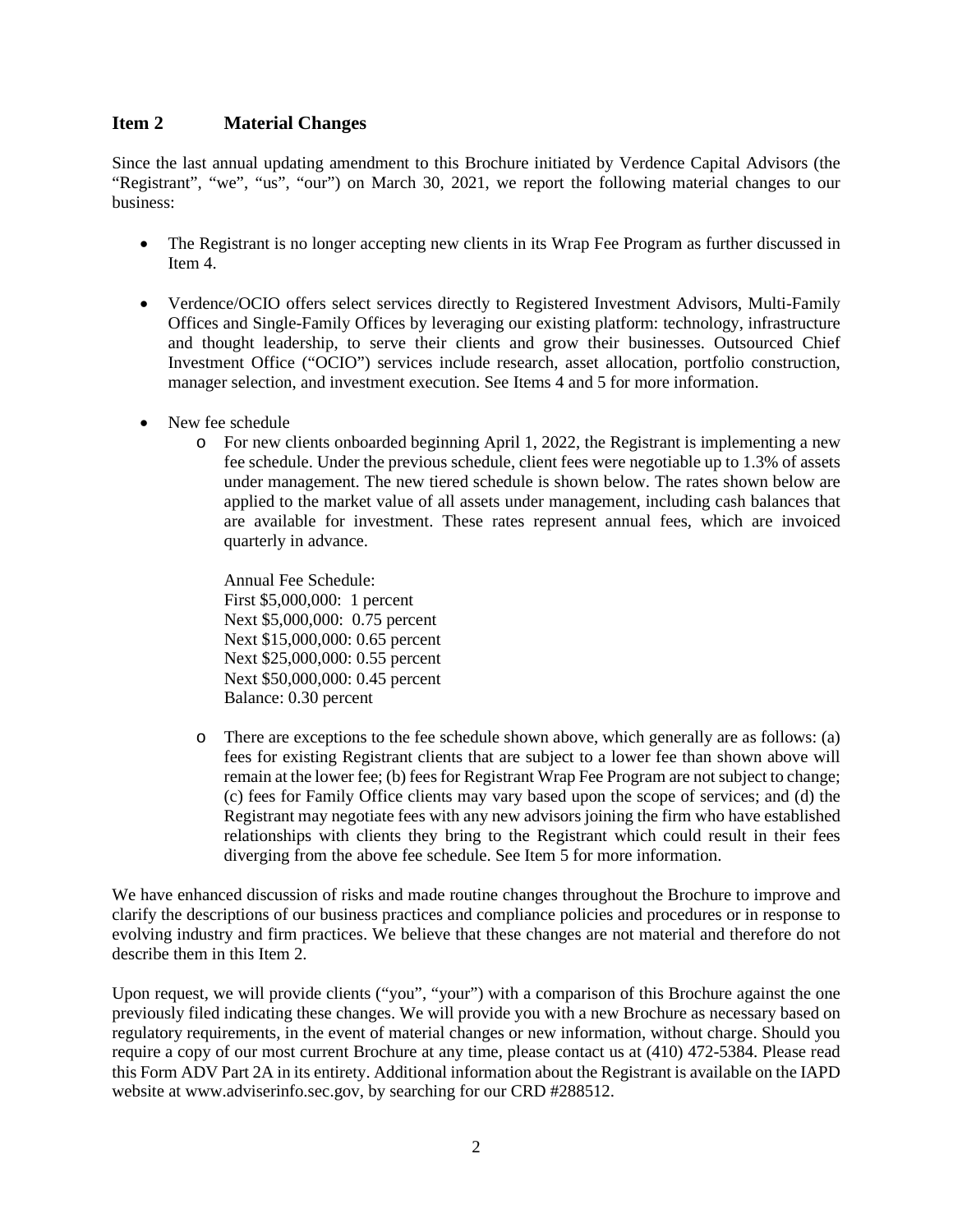#### Item 3 **Table of Contents**

<span id="page-2-0"></span>

| Item 1    |                                                                                          |  |
|-----------|------------------------------------------------------------------------------------------|--|
| Item 2    |                                                                                          |  |
| Item 3    |                                                                                          |  |
| Item 4    |                                                                                          |  |
| Item 5    |                                                                                          |  |
| Item 6    |                                                                                          |  |
| Item 7    |                                                                                          |  |
| Item 8    |                                                                                          |  |
| Item 9    |                                                                                          |  |
| Item 10   |                                                                                          |  |
| Item 11   | Code of Ethics, Participation or Interest in Client Transactions and Personal Trading 16 |  |
| Item 12   |                                                                                          |  |
| Item $13$ |                                                                                          |  |
| Item 14   |                                                                                          |  |
| Item $15$ |                                                                                          |  |
| Item 16   |                                                                                          |  |
| Item 17   |                                                                                          |  |
| Item 18   |                                                                                          |  |
| Table 1   |                                                                                          |  |
|           |                                                                                          |  |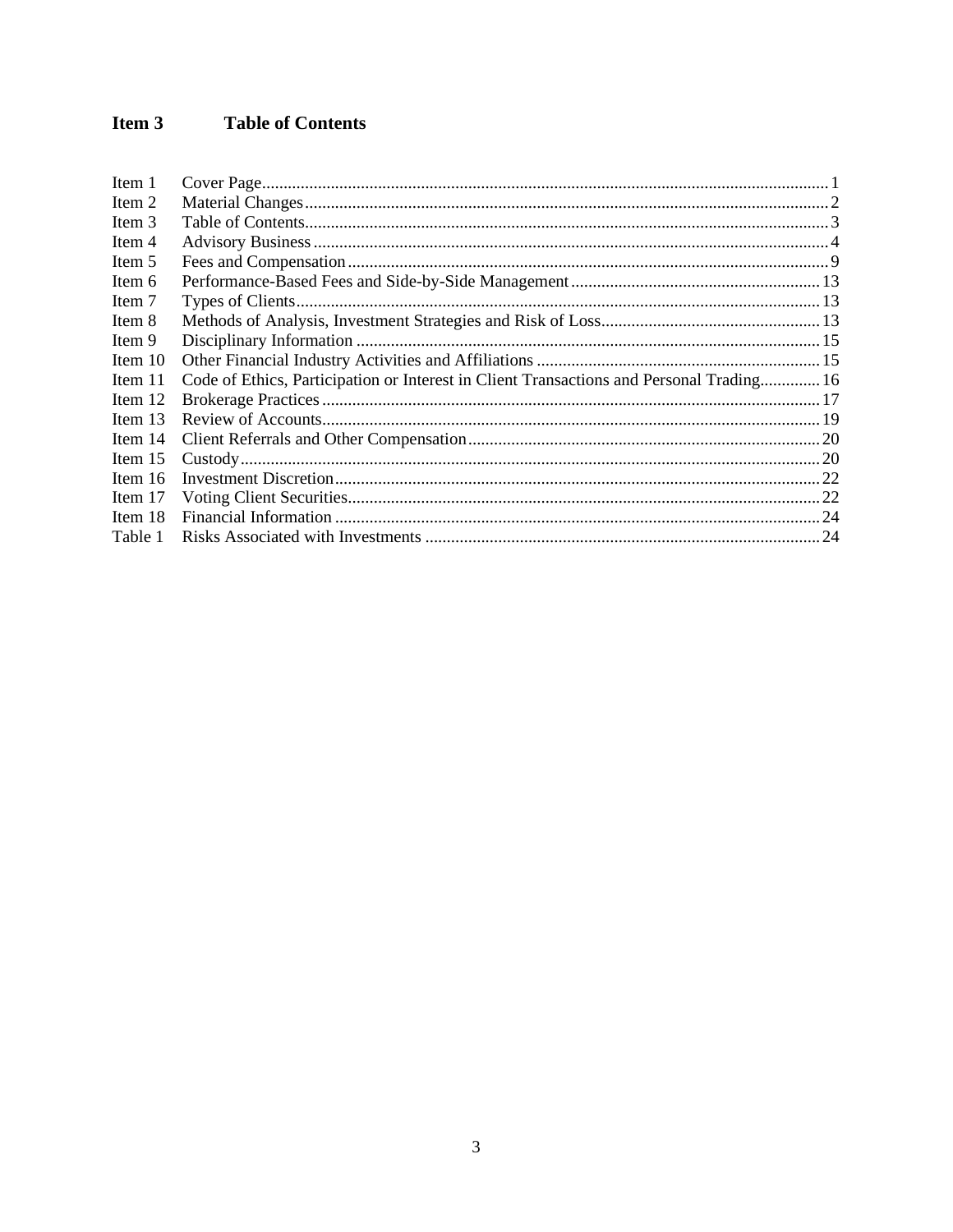#### **Item 4 Advisory Business**

A. Verdence Capital Advisors, LLC (the "Registrant") is a limited liability company formed in July 2017 in the State of Delaware. The Registrant became registered as an Investment Adviser Firm in June 2017. The Registrant is principally owned by Managing Member, Leo J. Kelly III. The Registrant's principal office is located in Hunt Valley MD, with a branch office in Alexandria VA.

#### B.

#### **INVESTMENT ADVISORY SERVICES**

The client can engage the Registrant to provide discretionary investment advisory services on a *fee* basis. The Registrant's annual advisory fee shall be based upon a percentage of the assets placed under its management, as set forth below in Item 5. Prior to engaging the Registrant to provide investment advisory services, clients are generally required to enter into an *Investment Advisory Agreement* with the Registrant setting forth the terms and conditions of the engagement (including termination), describing the scope of the services to be provided and applicable fees.

The Registrant's annual investment advisory fee shall include investment advisory services, and, to the **extent specifically requested** by the client, financial planning, and consulting services. In the event that the client requires extraordinary planning and/or consultation services (to be determined in the sole discretion of the Registrant), the Registrant is authorized to charge for such additional services, the dollar amount of which shall be set forth in a separate written notice to the client.

#### **VERDENCE WRAP FEE PROGRAM**

The Registrant provides discretionary investment management services on a wrap fee basis to certain clients in accordance with the Registrant's investment management wrap fee program (the "Program"). The services offered under, and the corresponding terms and conditions pertaining to, the Program are discussed in the Wrap Fee Program Brochure, which is maintained separately. Under the Program, the Registrant is able to offer participants discretionary investment management services, for a single specified annual Program fee, inclusive of trade execution, custody, reporting, account maintenance, investment management fees, and in some instances, fees charged by independent managers and/or separately managed accounts. However, clients are generally responsible for amounts including, but not limited to, trustee fees, mutual fund expenses, ETF expenses, fees for trades executed away from custodian, mark-ups, mark-downs, transfer taxes, fees charged by independent managers and/or separately managed accounts (when such managers require the client to enter into a dual contract relationship) odd lot differentials, exchange fees, interest charges, American Depository Receipt agency processing fees, and any charges, taxes or other fees mandated by any federal, state or other applicable law or otherwise agreed to with regard to client accounts (such fees are in addition to any fees paid by the client to the Registrant and are between the client and the account custodian). The current annual Program fee ranges from negotiable up to 1.50%, depending upon the complexity of the account, the amount of the client assets in the Program and the independent/separately managed accounts utilized by the client's investment portfolio.

The terms and conditions for client participation in the Program are set forth in detail in the Wrap Fee Program Brochure. All Program participants should read both the Brochure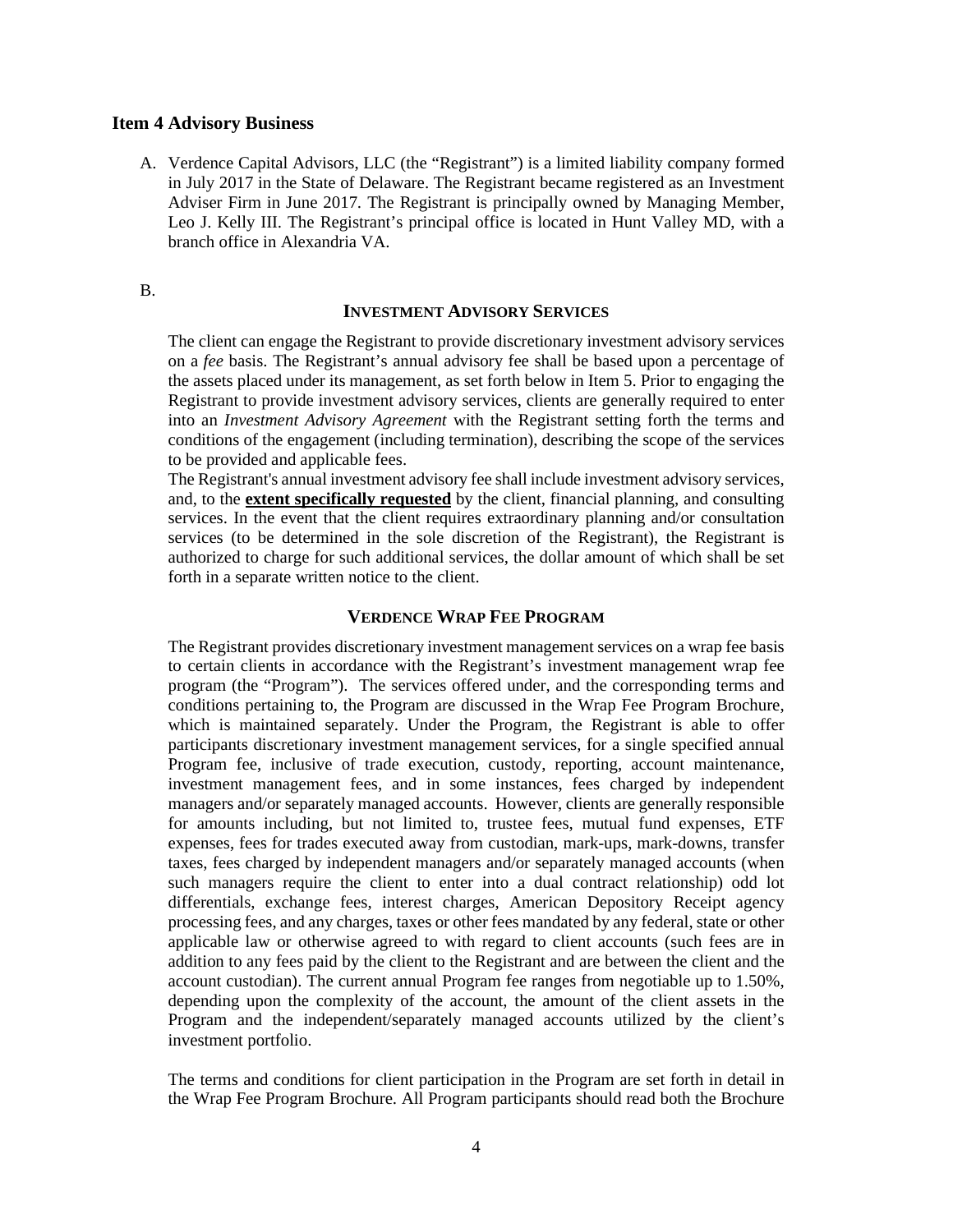and the Wrap Fee Program Brochure and ask any corresponding questions that they have about their participation in the Program.

**Please Note**: As indicated in the Wrap Fee Program Brochure, participation in the Program costs more or less than purchasing such services separately. When managing a client's account on a wrap fee basis, the Registrant shall receive as payment for its asset management services, the balance of the wrap fee after all other costs (including account transaction fees) incorporated into the wrap fee have been deducted. As also indicated in the Wrap Fee Program Brochure, the Program fee charged by the Registrant for participation in the Program is higher or lower than those charged by other sponsors of comparable wrap fee programs.

**Important Note**: The Registrant is no longer accepting new clients in the Wrap Fee Program.

#### **VERDENCE/FAMILY**

Verdence/FAMILY is a team of professionals within Verdence Capital Advisors offering family office services, which are broader in scope than traditional investment management and financial planning engagements. Family office clients typically require additional services that may or may not be directly related to their investable assets. These services include, but are not limited to, investment management, financial planning, estate planning, tax planning, insurance reviews, administrative support, bookkeeping, and other concierge services.

As part of its family office services, the Registrant will provide bill payment, reconciliation, and related bookkeeping services for certain clients. The Registrant has developed reasonable policies and procedures to address identity theft and custody issues.

The Registrant typically manages assets for family office clients and therefore does not charge separately for the family office services disclosed above. The full scope of client service needs is considered during the fee negotiation process.

#### **VERDENCE/PRO**

Verdence/PRO is a team of Sports and Entertainment specialists within Verdence Capital Advisors who advise business owners, elite athletes, and entertainment professionals on an array of complex financial matters and investing. The Verdence/PRO team works closely with clients who are pro athletes and entertainment professionals to make the most of what they have earned by serving them through education, empowerment, and unbiased advice. The Verdence/PRO team seeks to help professional athletes and entertainers manage their financial challenges and life complexities. When appropriate, the team offers investment management, financial counseling, budget and cash flow ideas, long-term financial planning, career path analysis, life skills and economic education, private investment screening, and philanthropic strategies. The Registrant's annual investment advisory fee shall include investment management, and, to the **extent specifically requested** by the client, the additional services described herein.

#### **VERDENCE/OCIO**

Verdence/OCIO offers select services directly to Registered Investment Advisors, Multi-Family Offices and Single-Family Offices ("independent advisers") by leveraging our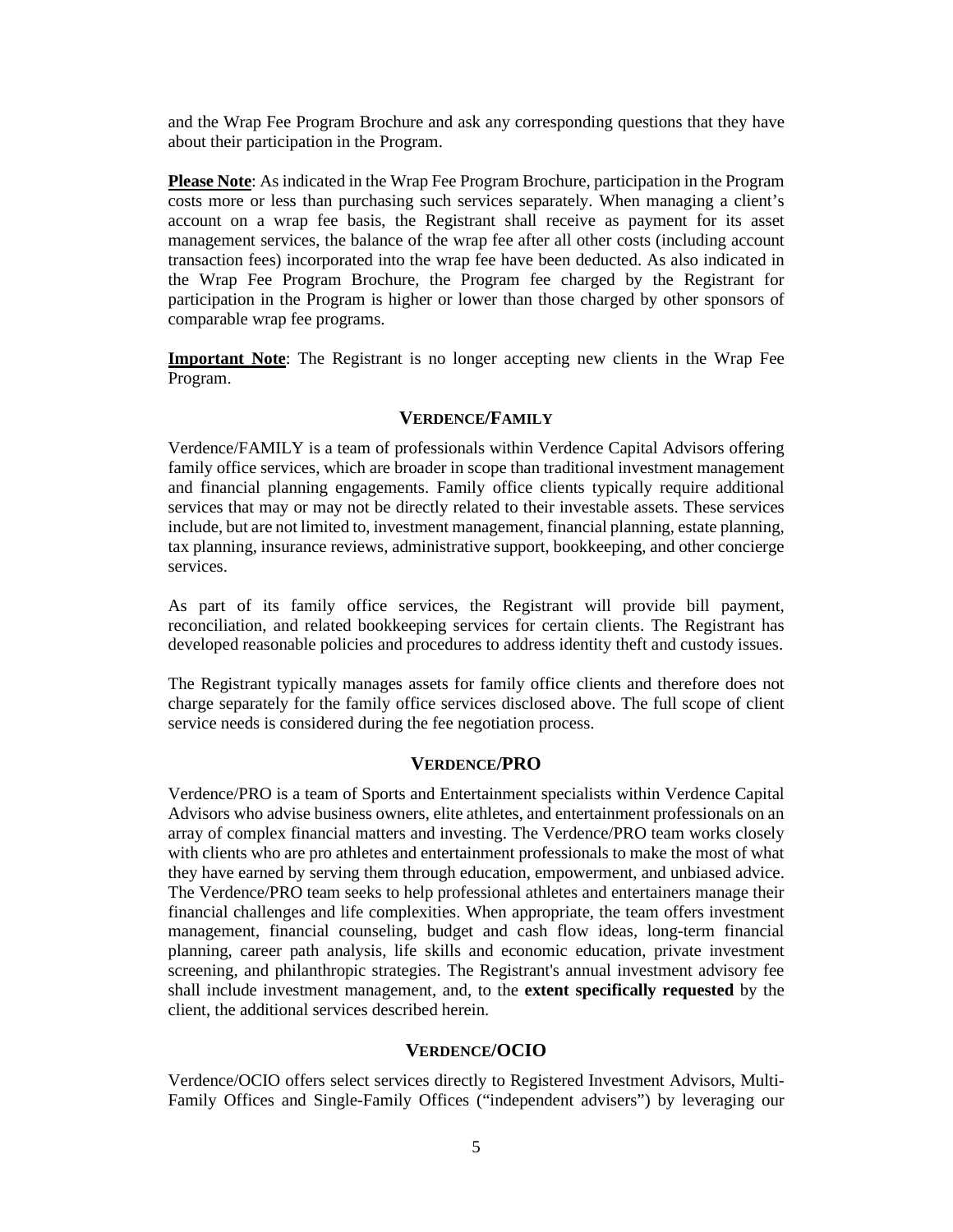existing platform: technology, infrastructure and thought leadership, to serve their clients and grow their businesses. Outsourced Chief Investment Office ("OCIO") services include research, asset allocation, portfolio construction, manager selection, and investment execution.

Verdence/OCIO offers its services to independent advisers as follows: (1) OCIO subadvisory services to be performed on the client's account at the direction of the independent adviser, and/or (2) OCIO consulting services to include investment research, manager evaluation, and model portfolio allocation on a non-discretionary basis only wherein such independent adviser shall use such information to make investment decisions on behalf of its clients as deemed appropriate.

Under the sub-advisory arrangement, the independent adviser designs a single portfolio that accesses multiple asset managers and funds made available through the Verdence/OCIO platform, representing various asset classes. The independent adviser has full discretion to construct the portfolio mix of asset managers and make changes over time as deemed necessary. The Registrant is responsible for trade execution and generally trades with the client's custodian. See Item 12 for more information about brokerage practices and related costs. See the *Sub-advisory Agreement* for a complete discussion of terms of service, fees, and other important information.

Under the consulting arrangement, the independent investment adviser negotiatesthe scope of services desired, which may include all or some of the following: investment research, manager evaluation, and asset allocation. See the applicable *Financial Services Agreement*  (governing consulting services to independent advisers) for a complete discussion of terms of service, fees, and other important information.

Each independent adviser determines which services under the Verdence/OCIO umbrella to utilize with its clients. Such clients should therefore consult their independent adviser's Form ADV Part 2 for a fuller description of that independent adviser's partnership with Verdence/OCIO.

#### **FINANCIAL PLANNING AND CONSULTING SERVICES (STAND-ALONE)**

In certain cases, the Registrant is engaged to provide financial planning and/or consulting services (including investment and non-investment related matters, including estate planning, insurance planning, etc.) on a stand-alone separate fee basis. Registrant's planning and consulting fees are negotiable, but generally range from \$15,000-\$25,000 on a fixed fee basis, and from \$250-\$500 on an hourly rate basis, depending upon the level, complexity, and scope of the service(s) required and the professional(s) rendering the service(s). Prior to engaging the Registrant to provide planning or consulting services, clients are generally required to enter into a *Financial Planning and Consulting Agreement* with Registrant setting forth the terms and conditions of the engagement (including termination), describing the scope of the services to be provided, and the portion of the fee that is due from the client prior to Registrant commencing services. If requested by the client.

The client is under no obligation to engage the services of any such recommended professionals. The client retains absolute discretion over all such implementation decisions and is free to accept or reject any recommendation from the Registrant. **Please Note:** If the client engages any such recommended professional, and a dispute arises thereafter relative to such engagement, the client agrees to seek recourse exclusively from and against the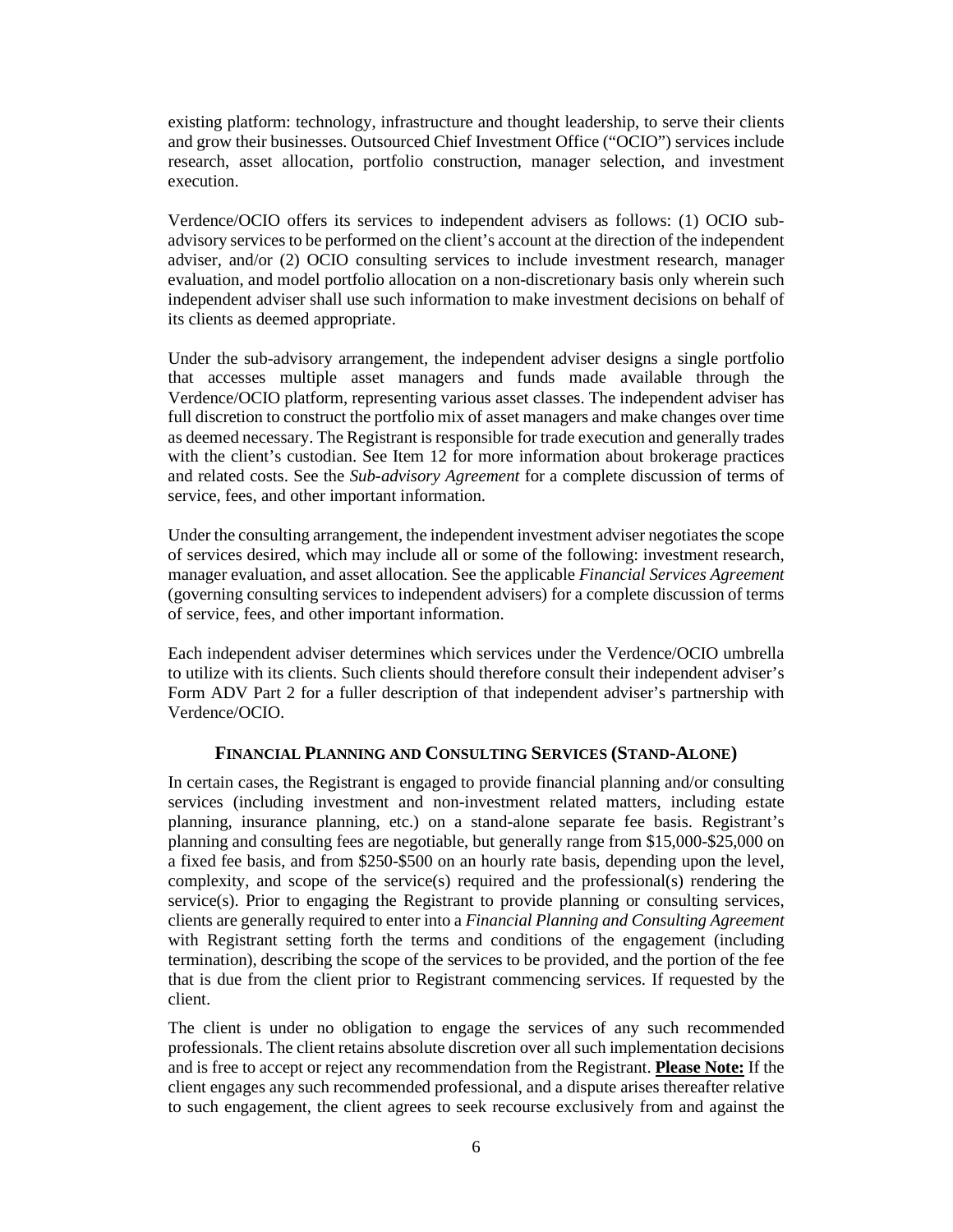engaged professional. **Please Also Note:** It remains the client's responsibility to promptly notify the Registrant if there is ever any change in their financial situation or investment objectives for the purpose of reviewing, evaluating, or revising Registrant's previous recommendations and/or services.

#### **FINANCIAL INSTITUTION CONSULTING SERVICES**

The Registrant provides investment consulting services to certain broker-dealers' customers ("Brokerage Customers") who provide written consent requesting to receive the Registrant's consulting services. Brokerage Customers have entered into a written advisory agreement with the Registrant to facilitate these arrangements.

#### **MISCELLANEOUS**

**Limitations of Financial Planning and Non-Investment Consulting/Implementation Services**. As indicated above, to the extent requested by the client, Registrant provides financial planning and related consulting services regarding non-investment related matters, such as estate planning, tax planning, insurance, etc. Registrant **does not** serve as a law firm or accounting firm, and no portion of its services should be construed as legal or accounting services. Accordingly, Registrant **does not** prepare estate planning documents or tax returns. To the extent requested by a client, Registrant will recommend the services of other professionals for certain non-investment implementation purposes (i.e. attorneys, accountants, insurance agents, etc.). Clients are under no obligation to engage the services of any such recommended professional. The client retains absolute discretion over all such decisions and is free to accept or reject any recommendation from Registrant and/or its representatives.

**Please Note**: If the client engages any recommended professional, and a dispute arises thereafter relative to such engagement, the client agrees to seek recourse exclusively from and against the engaged professional.

**Please Note: Cash Positions.** At any specific point in time, depending upon perceived or anticipated market conditions/events (there being no guarantee that such anticipated market conditions/events will occur), the Registrant maintains cash positions for defensive purposes. All cash positions (money markets, etc.) shall be included as part of assets under management for purposes of calculating the Registrant's advisory fee. When the account is holding cash positions, those cash positions will be subject to the same advisory fee as set forth in Item 5 below. During periods of exceedingly low short-term interest rates, client fees paid on cash balances will exceed money market yields.

**Retirement Plan Rollovers: No Obligation / Potential for Conflict of Interest**. A client or prospective client leaving an employer typically has four options regarding an existing retirement plan (and could engage in a combination of these options): (i) leave the money in the former employer's plan, if permitted, (ii) roll over the assets to the new employer's plan, if one is available and rollovers are permitted, (iii) roll over to an Individual Retirement Account ("IRA"), or (iv) cash out the account value (which could, depending upon the client's age, result in adverse tax consequences). If the Registrant recommends that a client roll over their retirement plan assets into an account to be managed by the Registrant, such a recommendation creates a conflict of interest if the Registrant will earn an advisory fee on the rolled over assets. **No client is under any obligation to roll over retirement plan assets to an account managed by Registrant. The Registrant's Chief**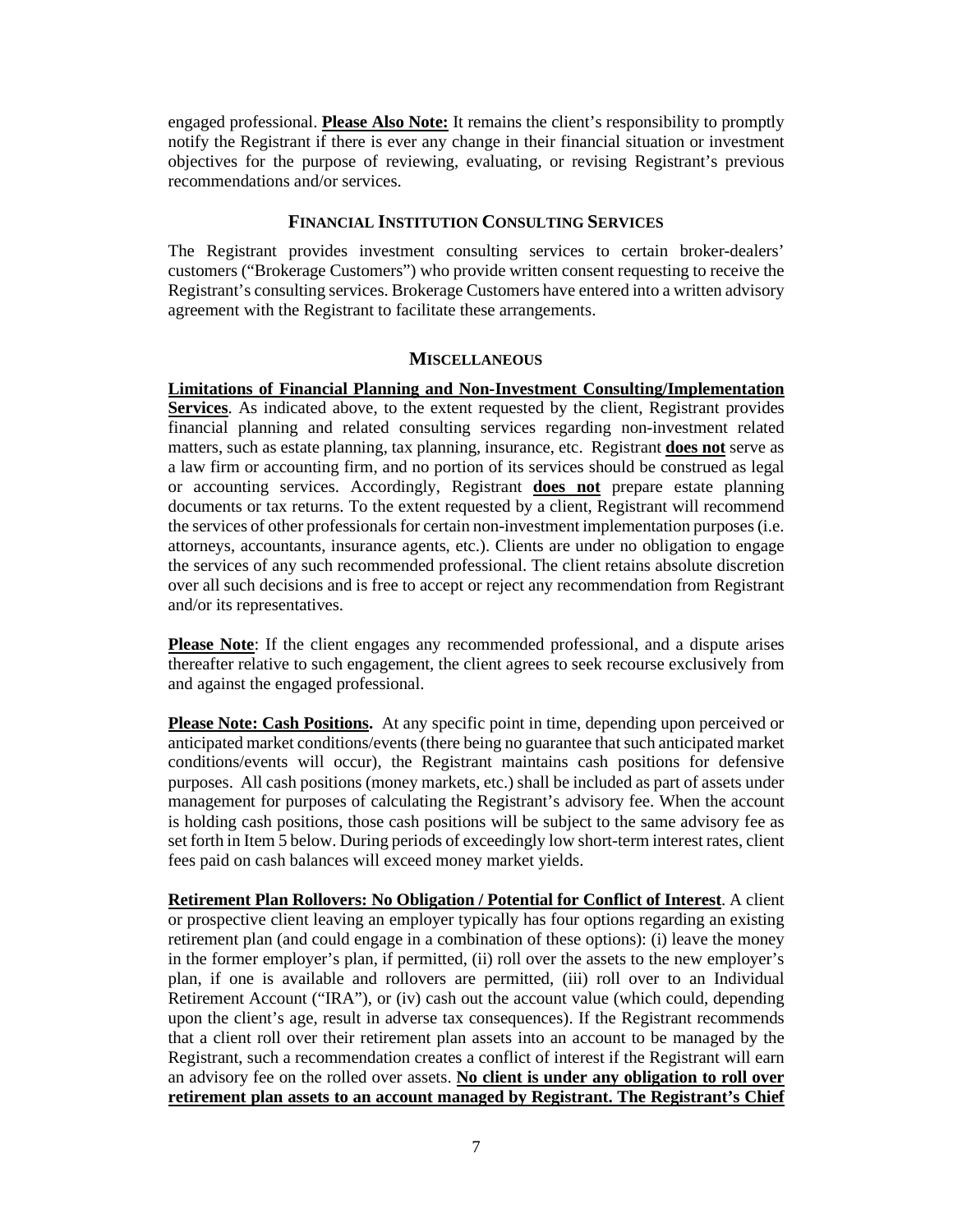#### **Compliance Officer, Kevin Michael Cuff, remains available to address any questions that a client or prospective client has regarding the potential for conflict of interest presented by such rollover recommendation**.

**Use of Mutual Funds**. While the Registrant when appropriate, recommends allocating investment assets to mutual funds that are not available directly to the public, the Registrant when appropriate also recommends that clients allocate investment assets to publicly available mutual funds that the client could obtain without engaging Registrant as an investment advisor. However, if a client or prospective client determines to allocate investment assets to publicly available mutual funds without engaging Registrant as an investment adviser, the client or prospective client would not receive the benefit of Registrant's initial and ongoing investment advisory services.

**Separately Managed Account Programs and Independent Managers**. For certain eligible clients, the Registrant allocates (and/or recommends that the client allocate) a portion of a client's investment assets among unaffiliated Separately Managed Account Programs "SMAs" and/or independent investment managers in accordance with the client's designated investment objective(s). In such situations, the SMAs or Independent Manager(s) shall have day-to-day responsibility for the active discretionary management of the allocated assets. The Registrant shall continue to render investment advisory services to the client relative to the ongoing monitoring and review of account performance, asset allocation and client investment objectives. Factors which the Registrant shall consider in recommending an SMA or Independent Manager(s) include the client's designated investment objective(s), management style, performance, reputation, financial strength, reporting, pricing, and research. The investment management fee charged by the Independent Manager(s) is separate from, and in addition to, Registrant's advisory fee as set forth in Item 5.

**Unaffiliated Private Investment Funds**. Registrant provides investment advice regarding unaffiliated private investment funds. Registrant also recommends that certain qualified clients consider an investment in unaffiliated private investment funds. Registrant's role relative to the private investment funds shall be limited to its initial and ongoing due diligence and investment monitoring services. If a client determines to become a private fund investor, the amount of assets invested in the fund(s) shall be included as part of "assets under management" for purposes of Registrant calculating its investment advisory fee. Registrant's clients are under absolutely no obligation to consider or make an investment in a private investment fund(s).

**Please Note**: Private investment funds generally involve various risk factors, including, but not limited to, potential for complete loss of principal, liquidity constraints and lack of transparency, a complete discussion of which is set forth in each fund's offering documents, which will be provided to each client for review and consideration. Unlike liquid investments, private investment funds do not provide daily liquidity or pricing. Each prospective client investor will be required to complete a Subscription Agreement, pursuant to which the client shall establish that he/she is qualified for investment in the fund and acknowledges and accepts the various risk factors that are associated with such an investment.

**Please Also Note: Valuation**. In the event that Registrant references private investment funds owned by the client on any supplemental account reports prepared by Registrant, the value(s) for all private investment funds owned by the client shall reflect the most recent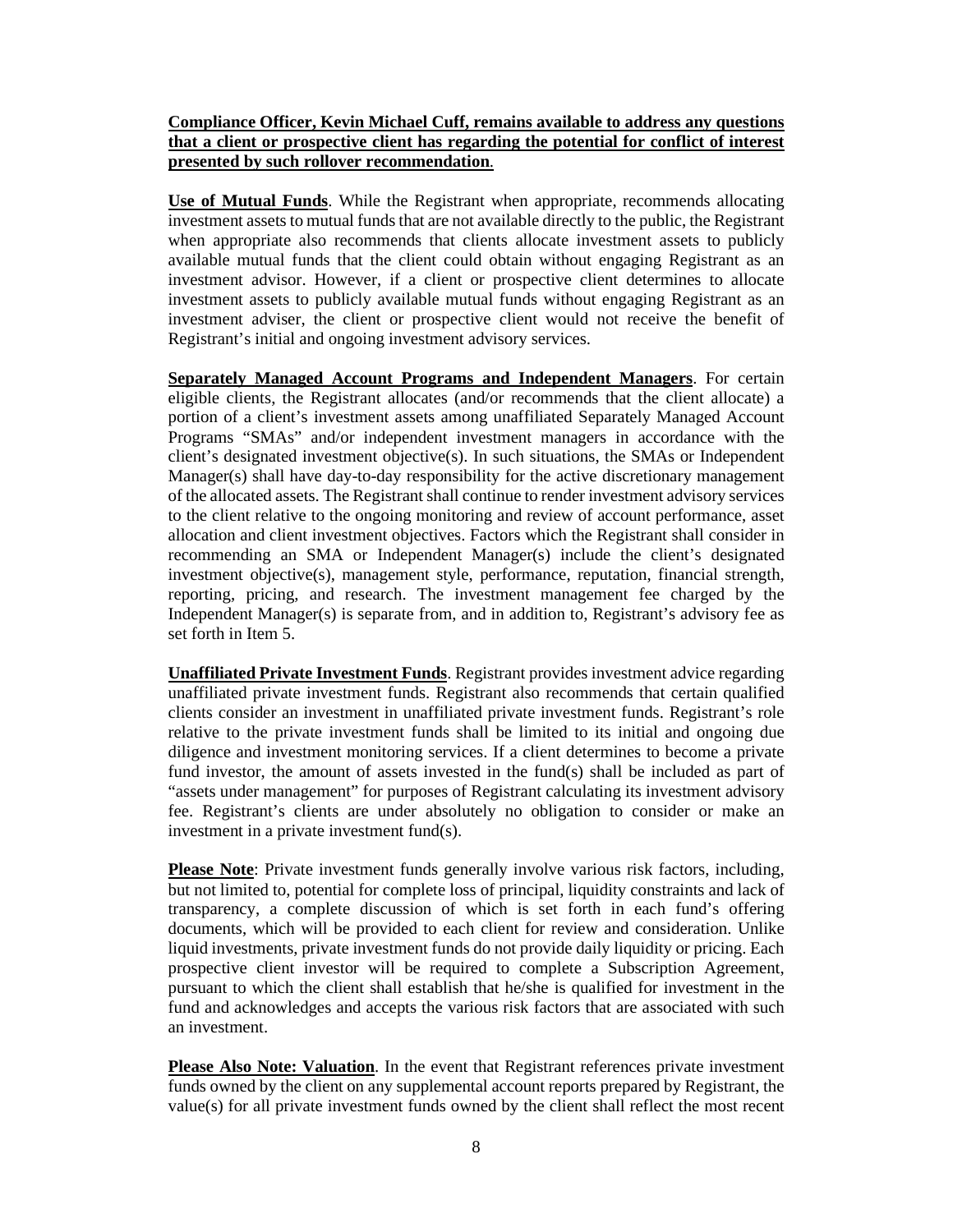valuation provided by the fund sponsor. If no subsequent valuation post-purchase is provided by the Fund Sponsor, then the valuation shall reflect the initial purchase price (and/or a value as of a previous date), or the current value(s) (either the initial purchase price and/or the most recent valuation provided by the fund sponsor). The valuation could reflect the initial purchase price (and/or a value as of a previous date) but the actual current value(s) (to the extent ascertainable) could be significantly more or less than the valuation reflected. The client's advisory fee shall be based upon reflected fund value(s).

**Client Obligations**. In performing its services, Registrant shall not be required to verify any information received from the client or from the client's other professionals and is expressly authorized to rely thereon. Moreover, each client is advised that it remains their responsibility to promptly notify the Registrant if there is ever any change in their financial situation or investment objectives for the purpose of reviewing, evaluating, or revising Registrant's previous recommendations and/or services.

**Disclosure Statement**. A copy of the Registrant's written Brochure as set forth on Part 2A of Form ADV shall be provided to each client prior to, or contemporaneously with, the execution of the *Investment Advisory Agreement, Financial Planning and Consulting Agreement, Sub-advisory Agreement, or Financial Services Agreement*.

- C. The Registrant shall provide investment advisory services specific to the needs of each client. Prior to providing investment advisory services, an investment adviser representative will ascertain each client's investment objective(s). Thereafter, the Registrant shall allocate and/or recommend that the client allocate investment assets consistent with the designated investment objective(s). The client is permitted to, at any time, impose reasonable restrictions, in writing, on the Registrant's services.
- D. There is no significant difference between how the Registrant manages wrap fee accounts and non-wrap fee accounts. However, as stated above, if a client determines to engage the Registrant on a wrap fee basis the client will pay a single fee for bundled services (*i.e.*, investment advisory, brokerage, custody) (*See* Item 4.B). The services included in a wrap fee agreement will depend upon each client's particular need. If the client determines to engage the Registrant on a non-wrap fee basis the client will select individual services on an unbundled basis, paying for each service separately (*i.e.,* investment advisory, brokerage, custody). **Please Note:** When managing a client's account on a wrap fee basis, the Registrant shall receive as payment for its investment advisory services, the balance of the wrap fee after all other costs incorporated into the wrap fee have been deducted.
- E. As of December 31, 2021, the Registrant had \$2,837,780,043 in discretionary assets under management and an additional \$279,874,972 in assets under advisement.

#### <span id="page-8-0"></span>**Item 5 Fees and Compensation**

A.

#### **NON-WRAP FEE BASIS**

The Registrant's legacy annual investment advisory fee for discretionary investment advisory services provided on a non-wrap *fee* basis shall vary from negotiable up to 1.30% of the total assets placed under the Registrant's management/advisement and shall be based upon various objective and subjective factors.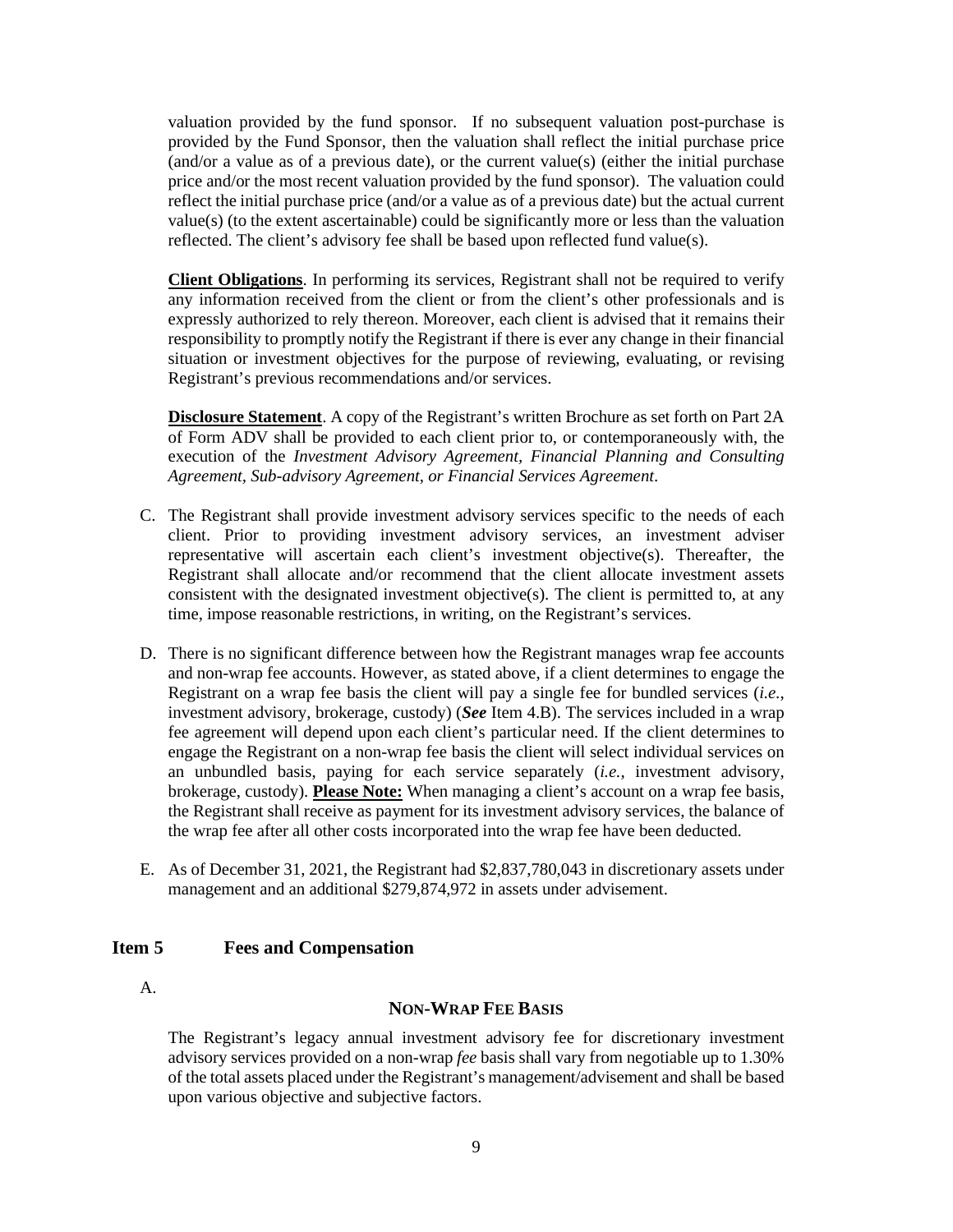For new clients onboarded beginning April 1, 2022, the Registrant is implementing a new fee schedule. Under the previous schedule, client fees were negotiable up to 1.3% of assets under management. The new tiered schedule is shown below. The rates shown below are applied to the market value of all assets under management, including cash balances that are available for investment. These rates represent annual fees, which are invoiced quarterly in advance.

Annual Fee Schedule: First \$5,000,000: 1 percent Next \$5,000,000: 0.75 percent Next \$15,000,000: 0.65 percent Next \$25,000,000: 0.55 percent Next \$50,000,000: 0.45 percent Balance: 0.30 percent

There are exceptions to the fee schedule shown above, which generally are as follows: (a) fees for existing Registrant clients that are subject to a lower fee than shown above will remain at the lower fee; (b) fees for Registrant Wrap Fee Program are not subject to change; (c) fees for Family Office clients may vary based upon the scope of services; and (d) the Registrant may negotiate fees with any new advisors joining the firm who have established relationships with clients they bring to the Registrant which could result in their fees diverging from the above fee schedule. See Item 5 for more information.

Important Notes to the Fee Schedule:

- The minimum threshold for fees and/or Assets Under Management is at times adjusted based upon an estimation of the complexity and time anticipated for the services to be rendered.
- Clients who engaged the Registrant's services prior to April 1, 2022 were grandfathered under their pre‐existing fee schedules as same are annexed to the Investment Advisory Agreement between the client and the Registrant.
- Fee assessments will be pro-rated for partial periods in which client accounts are managed by the Registrant.
- When applicable, accounts will be "householded" to establish fee tiers.
- The fee schedule change does not apply to wrap fee clients.

The Registrant, in its sole discretion, in certain situations, reduces its investment management fee and/or reduces or waives its minimum asset or fee requirement based upon certain criteria (i.e. anticipated future earning capacity, anticipated future additional assets, dollar amount of assets to be managed, related accounts, account composition, negotiations with client, etc.). When calculating advisory fees, the Registrant will generally aggregate account values for each client relationship, which will typically include accounts of both spouses and minor children, and (at the exclusive discretion of the Registrant) occasionally include adult children as well.

#### **VERDENCE WRAP FEE PROGRAM**

The Wrap Fee Program provides participants discretionary investment management services, for a single specified annual Program fee, inclusive of trade execution, custody, reporting, account maintenance, investment management fees, and in some instances, fees charged by independent managers and/or separately managed accounts. The current annual Program fee ranges from negotiable up to 1.50%, depending upon the complexity of the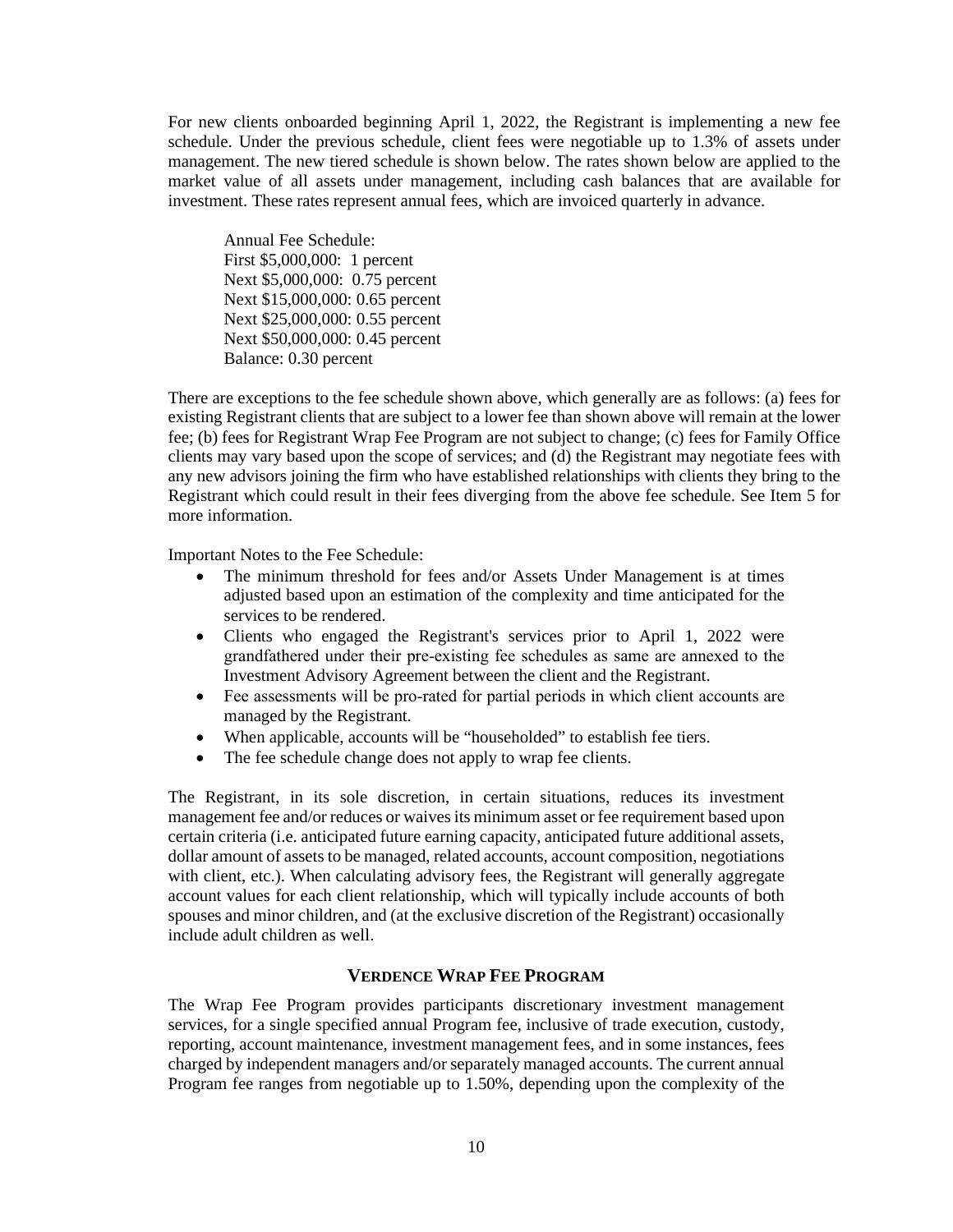account, the amount of the client assets in the Program and the independent/separately managed accounts utilized by the client's investment portfolio.

**Fee Differentials**. As indicated above, Registrant shall receive an investment advisory fee based upon a percentage (%) of the market value of the assets placed under management. However, fees may vary depending upon various objective and subjective factors, including but not limited to the representative assigned to the account, the amount of assets to be invested, the complexity of the engagement, the anticipated number of meetings and servicing needs, related accounts, future earning capacity, anticipated future additional assets, and negotiations with the client. As a result, similar clients could pay different fees, which will correspondingly impact a client's net account performance. Moreover, the services to be provided by the Registrant to any particular client could be available from other advisers at lower fees. All clients and prospective clients should be guided accordingly.

**Important Note**: As noted in Item 4 above, the Registrant is no longer accepting new clients in the Wrap Fee Program.

#### **VERDENCE/FAMILY**

The fee schedule outlined above in the "Non-Wrap Fee Basis" section generally apply to Verdence/FAMILY clients, however such fees may vary based upon the scope of services provided.

#### **VERDENCE/PRO**

The fee schedule outlined above in the "Non-Wrap Fee Basis" section apply to Verdence/PRO clients, however such fees may vary based upon the scope of services provided.

#### **VERDENCE/OCIO**

**OCIO Sub-advisory Fees:** For each client account to which the Registrant provides subadvisory services, the independent adviser shall pay a fee to the Registrant as specified in the applicable Investment Strategy Addendum, which is incorporated into the Sub-advisory Agreement. The fee is deducted from the client account, with a portion retained by the Registrant and the remaining fee distributed to the underlying asset managers. The fee is separate from and will not include the costs of brokerage commissions, dealer spreads, and other costs associated with the purchase or sale of securities, custodian fees, interest, taxes, and other account expenses, which are charged in addition to the fee, and are solely the responsibility of the client (and paid to parties other than the Registrant and the independent adviser).

**OCIO Consulting Fees:** The fees payable for OCIO consulting services include an annual base fee which is negotiated on the basis of factors that include the scope of services utilized, the size of the independent adviser as measured by users and assets under management, among others. The fee is payable quarterly in advance. The Registrant's fee schedule incorporates an annual fee increase which varies but approximates 5%. The first fee increase shall commence on the first anniversary date following commencement date of the Agreement and is assessed annually going forward. If either party terminates the Agreement prior to The Registrant shall refund a pro rata portion of any fees paid in advance but not earned by the Registrant as of the date of termination.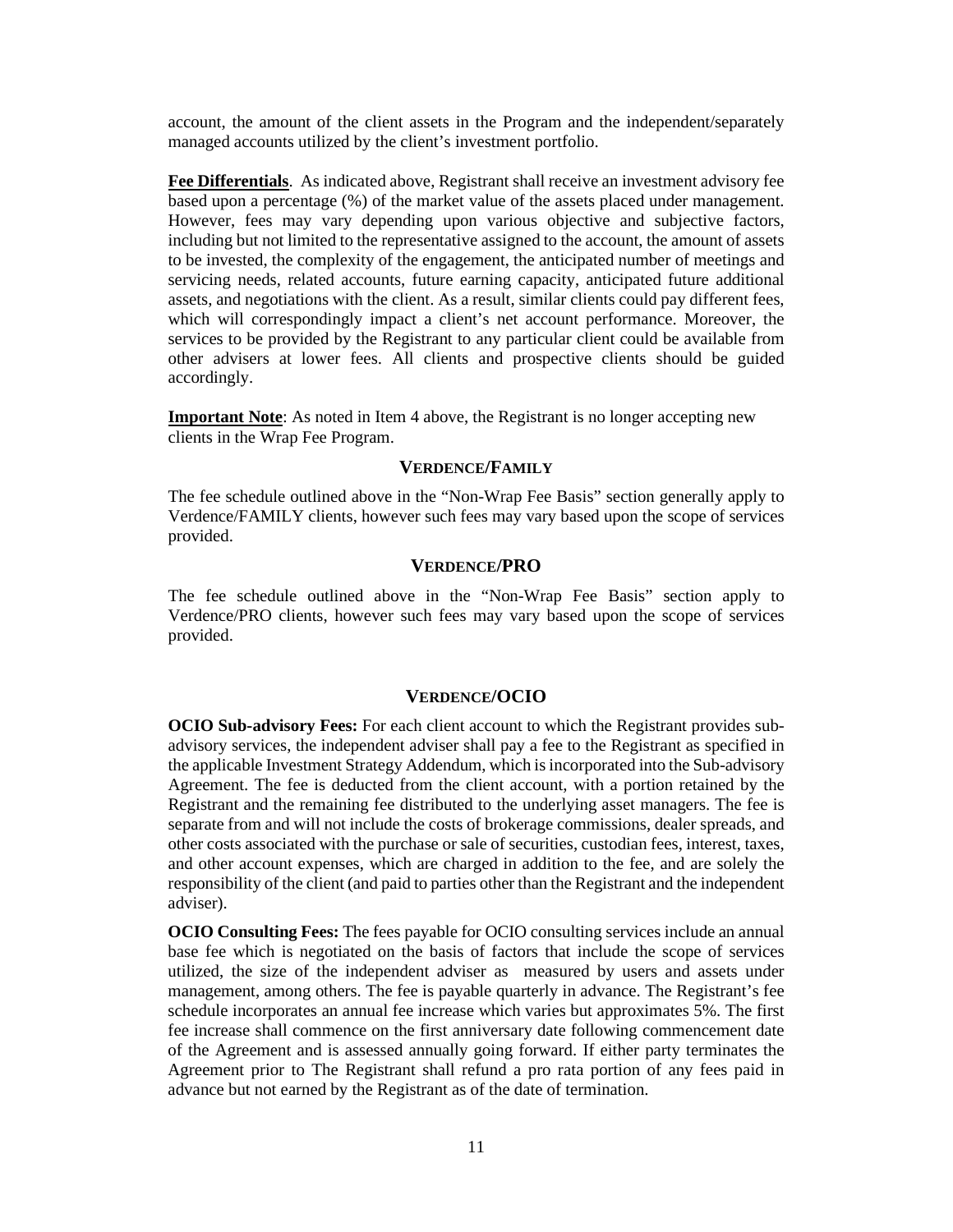#### **FINANCIAL PLANNING AND CONSULTING SERVICES (STAND-ALONE)**

The Registrant provides financial planning and consulting services (including investment and non-investment related matters, including estate planning, insurance planning, etc.) on a stand-alone fee basis. Registrant's planning and consulting fees are negotiable, but generally range from \$15,000 to \$25,000 on a fixed fee basis, and from \$250 to \$500 on an hourly rate basis, depending upon the level and scope of the service(s) required and the professional(s) rendering the service(s).

#### **FINANCIAL INSTITUTION CONSULTING SERVICES**

The Registrant receives a consulting fee based on the Assets Under Management from Brokerage Customers who have provided written consent to certain broker-dealers to receive the investment consulting service from the Registrant and have entered into a written advisory contract with the Registrant to facilitate such arrangements. The consulting fee is calculated from the Assets Under Management as of the end of a calendar quarter period multiplied by an annualized rate of 50-75 basis points. The initial fee is paid only after the completion of one full calendar quarter period following the date of the executed agreement with any such broker-dealer. Fees are negotiable in certain situations.

- B. Clients have the option to elect to have the Registrant's advisory fees deducted from their custodial account. In these situations, both Registrant's *Investment Advisory Agreement* and the custodial/clearing agreement authorize the custodian to debit the account for the amount of the Registrant's investment advisory fee and to directly remit that advisory fee to the Registrant in compliance with regulatory procedures. In the limited event that the Registrant bills the client directly, payment is due upon receipt of the Registrant's invoice.
- C. As discussed below, unless the client directs otherwise or an individual client's circumstances require, the Registrant shall generally recommend that Charles Schwab &Co. Inc. ("*Schwab*") or Fidelity Investments (*"Fidelity"*), (collectively, the "*Custodians*") serve as the broker-dealer/custodian for client investment management assets. Broker-dealers such as the *Custodians*¸ which are unaffiliated with Registrant, charge brokerage commissions and/or transaction fees for effecting certain securities transactions (i.e. transaction fees are charged for certain no-load mutual funds, commissions are charged for individual equity and fixed income securities transactions). In addition to Registrant's investment management fee, brokerage commissions and/or transaction fees, clients will also incur, relative to all mutual fund and exchange traded fund purchases, charges imposed at the fund level (e.g. management fees and other fund expenses).

**Please Note**: Clients who engage the Registrant on a wrap fee basis **will not** incur brokerage commissions and/or transaction or asset based custodial fees in addition to the Program fee.

**Asset Based Pricing Limitations**: Certain clients have entered into an asset-based pricing agreement with their account custodian. Under an asset-based pricing arrangement, the amount paid to the custodian for account fees is based upon a percentage (%) of the market value of the account (generally, the greater the market value, the lower the %). This differs from transaction-based pricing, which assesses a separate commission/ transaction fee for each account transaction. Account investment decisions are driven by security selection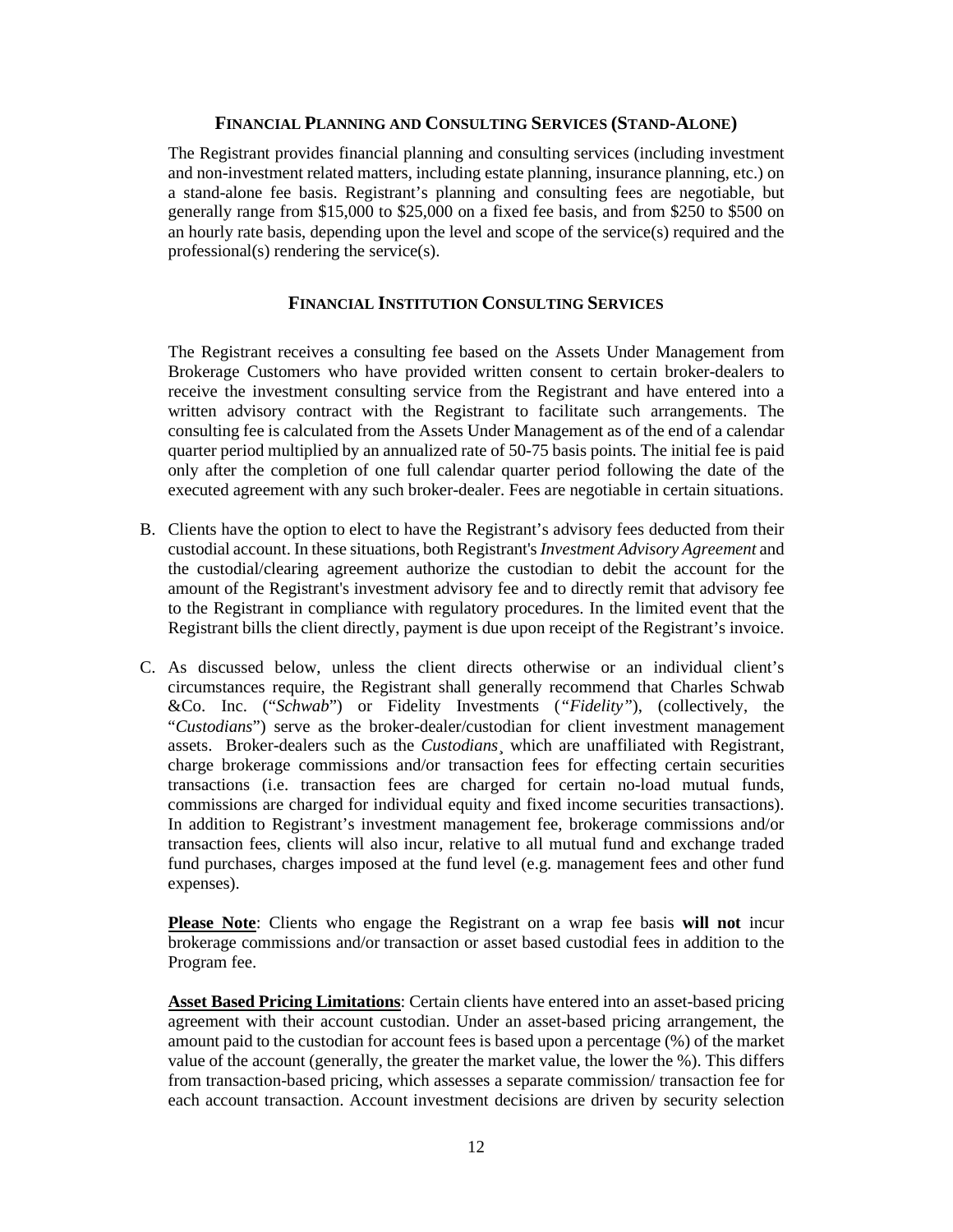and anticipated market conditions and not the amount of transaction fees payable to the account custodian. The Registrant believes certain clients benefit from an asset-based pricing arrangement.

D. Registrant's annual investment advisory fee shall be prorated and paid quarterly, in advance, based upon the market value of the assets on the last business day of the previous quarter. Fees for any partial quarter in which a new client account is funded are prorated for the number of days the account is under the Registrant's management.

The *Investment Advisory Agreement* between the Registrant and the client will continue in effect until terminated by either party by written notice in accordance with the terms of the *Investment Advisory Agreement*. Upon termination, the Registrant shall refund the prorated portion of the advanced advisory fee paid based upon the number of days remaining in the billing quarter.

E. **Independent Manager Fees.** The investment management fee charged by an Independent Manager(s) is separate from, and in addition to, Registrant's advisory fee. Clients should be aware that in many cases, access to Independent Managers is available directly without the involvement of the Registrant, which would alleviate the layering of fees.

#### <span id="page-12-0"></span>**Item 6 Performance-Based Fees and Side-by-Side Management**

Neither the Registrant nor any supervised person of the Registrant accepts performancebased fees.

#### <span id="page-12-1"></span>**Item 7 Types of Clients**

The Registrant's clients shall generally include individuals, business entities, pension and profit-sharing plans, trusts, estates, charitable organizations, and broker-dealers. The Registrant generally requires a minimum annual fee of \$10,000. The Registrant, in its sole discretion, reduce or waive its minimum annual fee requirement and/or charge a lesser investment management fee based upon certain criteria (i.e. anticipated future earning capacity, anticipated future additional assets, dollar amount of assets to be managed, related accounts, account composition, negotiations with client, etc.).

#### <span id="page-12-2"></span>**Item 8 Methods of Analysis, Investment Strategies and Risk of Loss**

- A. The Registrant utilizes the following methods of security analysis:
	- Fundamental (analysis performed on historical and present data, with the goal of making financial forecasts)
	- Technical (analysis performed on historical and present data, focusing on price and trade volume, to forecast the direction of prices)
	- Cyclical (analysis performed on historical relationships between price and market trends, to forecast the direction of prices)

The Registrant utilizes the following investment strategies when implementing investment advice given to clients:

• Long Term Purchases (securities held at least a year)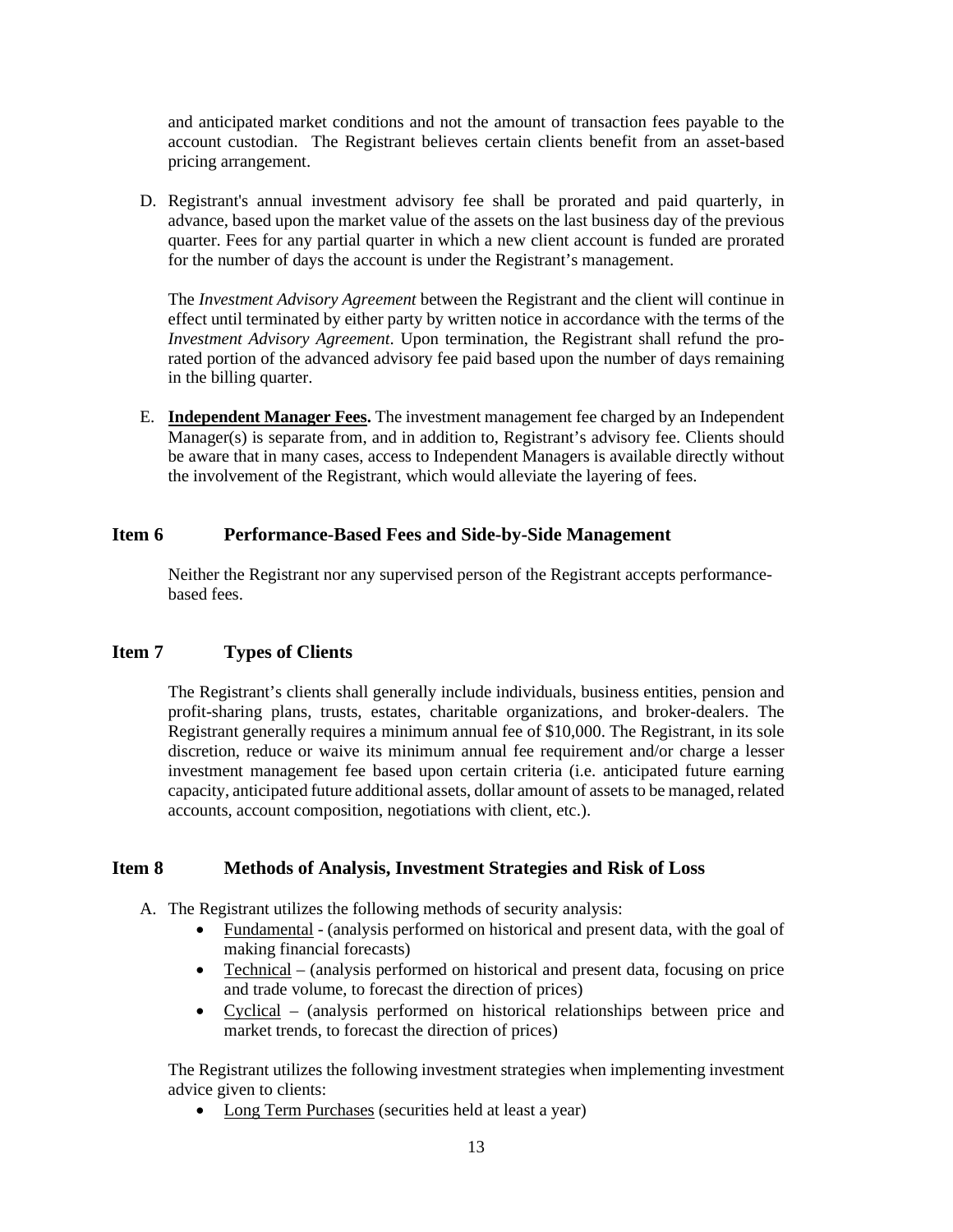• Short Term Purchases (securities sold within a year)

**Please Note: Investment Risk**. Different types of investments involve varying degrees of risk, and it should not be assumed that future performance of any specific investment or investment strategy (including the investments and/or investment strategies recommended or undertaken by the Registrant) will be profitable or equal any specific performance level(s). Investing in securities involves risk of loss that clients should be prepared to bear.

B. The Registrant's method of analysis and investment strategy does not present any significant or unusual risks.

However, every method of analysis has its own inherent risks. To perform an accurate market analysis, the Registrant must have access to current/new market information. The Registrant has no control over the dissemination rate of market information; therefore, unbeknownst to the Registrant, certain analyses could be compiled with outdated market information, severely limiting the value of the Registrant's analysis. Furthermore, an accurate market analysis can only produce a forecast of the direction of market values. There can be no assurances that a forecasted change in market value will materialize into actionable and/or profitable investment opportunities.

The Registrant's primary investment strategies - Long Term Purchases and Short-Term Purchases - are fundamental investment strategies. However, every investment strategy has its own inherent risks and limitations. For example, longer term investment strategies require a longer investment time period to allow for the strategy to potentially develop. Shorter term investment strategies require a shorter investment time period to potentially develop but, as a result of more frequent trading, could incur higher transactional costs when compared to a longer-term investment strategy.

C. Currently, the Registrant primarily allocates client investment assets among various mutual funds, individual equities (stocks) and debt instruments (bonds) on a discretionary basis in accordance with the client's designated investment objective(s).

While the Registrant strives to construct portfolios that are diversified, there is no guarantee that market forces will not overwhelm diversification efforts, subjecting clients to correlation risk. Recognizing that assuming some type of risk is unavoidable, the Registrant takes a risk-based approach to minimize the probability and magnitude of losses. Such risk management steps include proper asset and sector allocation, proactive tactical shifts to exploit opportunities or avoid risks, in-depth and independent research, financial planning, client education, and regular portfolio monitoring and client reviews.

Finally, regular communication with clients plays a critical role in maintaining a prudent and successful long-term investment program. Please see **Table 1** at the end of this disclosure for an important summary of the primary investment and related risks and the steps taken by the Registrant to minimize these risks. Please note this list is intended to highlight primary risks of investing assets with the Registrant but does not capture all such risks.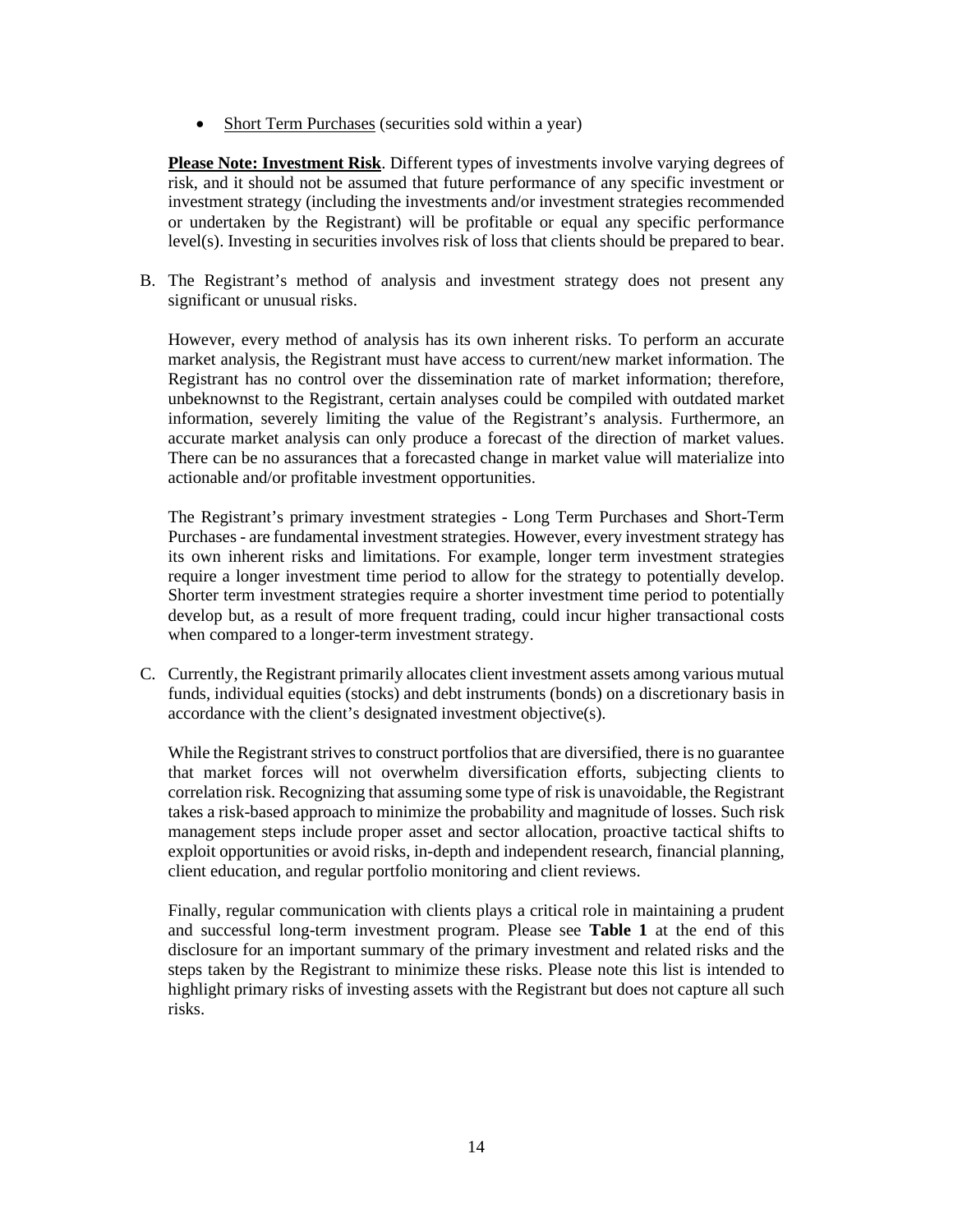#### <span id="page-14-0"></span>**Item 9 Disciplinary Information**

Neither the Registrant nor any of its supervised persons have been the subject of a disciplinary action.

#### <span id="page-14-1"></span>**Item 10 Other Financial Industry Activities and Affiliations**

- A. Neither the Registrant, nor its management persons, are registered or have an application pending to register, as a broker-dealer or a registered representative of a broker-dealer.
- B. Neither the Registrant, nor its representatives, are registered or have an application pending to register, as a futures commission merchant, commodity pool operator, a commodity trading advisor, or a representative of the foregoing.
- C. **Financial Institution Consulting Services.** As disclosed above in Items 4 and 5, the Registrant has an agreement with certain broker-dealers to provide investment consulting services to Brokerage Customers. Broker-dealers pay compensation to the Registrant for providing investment consulting services to Brokerage Customers. This consulting arrangement does not include assuming discretionary authority over Brokerage Customers' brokerage accounts or the monitoring of securities. These consulting services offered to Brokerage Customers may include a general review of Brokerage Customers' investment holdings, which may or may not result in the Registrant's investment adviser representative making specific securities recommendations or offering general investment advice. Brokerage Customers will execute a written advisory agreement directly with the Registrant to facilitate such arrangements.

**Conflict of Interest**: This relationship presents conflicts of interest. Potential conflicts are mitigated by Brokerage Customers consenting to receive investment consulting services from the Registrant; by the Registrant not accepting or billing for additional compensation on broker-dealers' Assets Under Management beyond the consulting fees disclosed in Item 5 in connection with the investment consulting services; and by the Registrant not engaging as, or holding itself out to the public as, a securities broker/dealer. The Registrant is not affiliated with any broker-dealer. **The Registrant's Chief Compliance Officer, Kevin Michael Cuff, remains available to address any questions that a client or prospective client has regarding the above conflicts of interest**.

D. **Affiliate Sponsored Private Investment Funds.** One or more Principals of the Registrant are indirect owners (through the entity Hunt Valley Partners, LLC) of Independent Access Partners, LLC, an Exempt Reporting Adviser formed to sponsor private investment funds. The Registrant, on a non-discretionary basis, recommends that certain qualified clients consider allocating a portion of their investment assets to one or more affiliated private funds. Independent Access Partners, LLC waives fees for Registrant clients who invest in such funds, although the Registrant's advisory fees still apply to client assets invested in such affiliated private funds. The terms and conditions for participation in the affiliated private funds, including conflicts of interest and risk factors, are set forth in fund offering documents. The Registrant's clients are under absolutely no obligation to consider or make an investment in any private investment fund(s).

**Please Note:** Private investment funds generally involve various risk factors, including, but not limited to, potential for complete loss of principal, liquidity constraints and lack of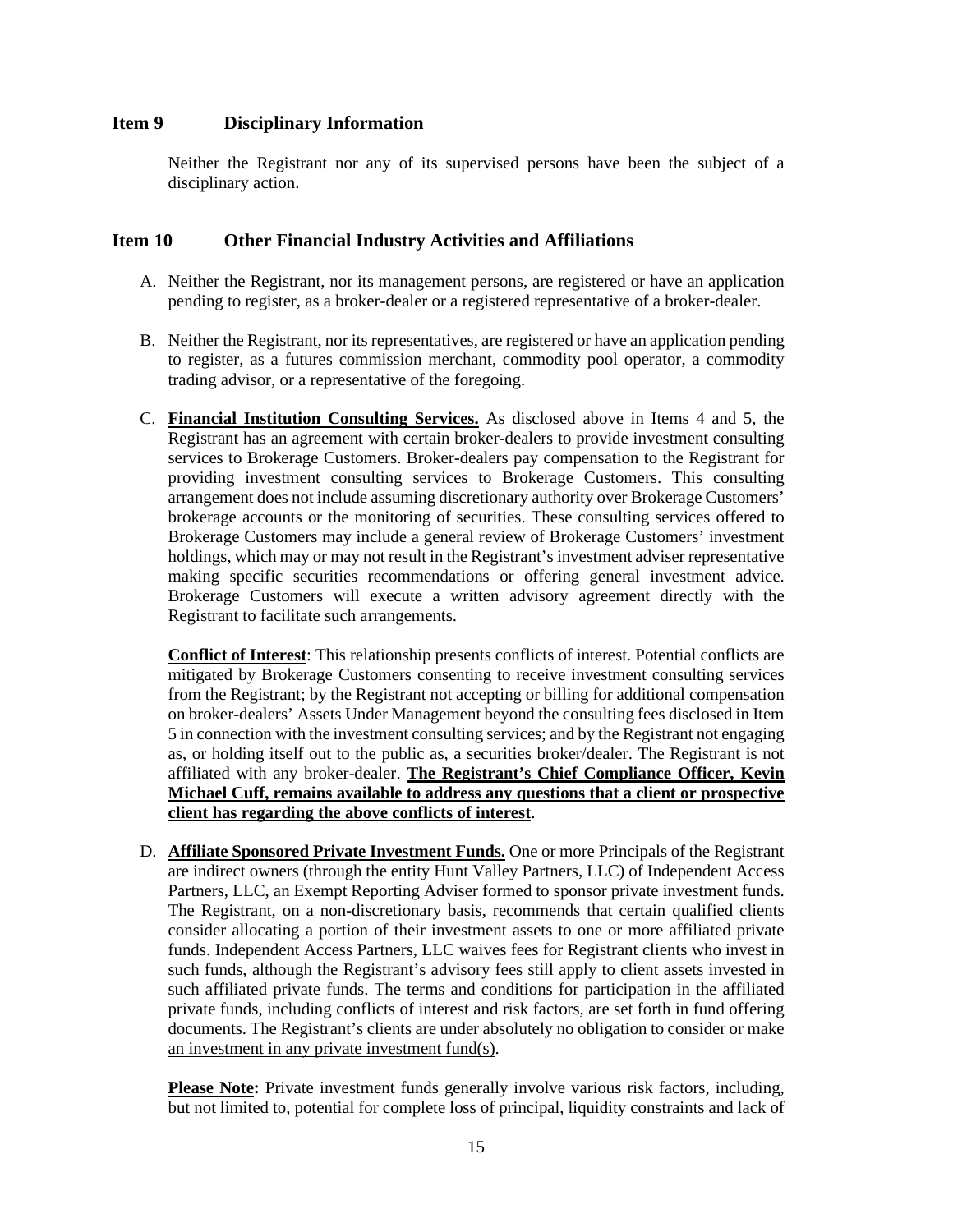transparency, a complete discussion of which is set forth in each fund's offering documents, which will be provided to each qualified client for review and consideration. Unlike other liquid investments, private investment funds do not provide daily liquidity or pricing. Each prospective client investor will be required to complete a Subscription Agreement, pursuant to which the client shall establish that he/she is qualified for investment in the fund and acknowledges and accepts the various risk factors that are associated with such an investment.

**Please Also Note: Conflict of Interest**. The recommendation that a client become an investor in an affiliated private fund could present a **conflict of interest**. To mitigate this conflict of interest, the Registrant carefully qualifies eligible clients, and recommends private fund allocations as a means to diversify client portfolios more broadly. No client is under any obligation to become an investor in an affiliated private fund. **The Registrant's Chief Compliance Officer, Kevin Michael Cuff, remains available to address any questions regarding this conflict of interest.**

**Please Also Note: Valuation**. In the event that the Registrant references private investment funds owned by the client on any supplemental account reports prepared by the Registrant, the value(s) for all such private investment funds shall reflect either the initial purchase and/or the most recent valuation provided by the fund sponsor. If the valuation reflects the initial purchase price (and/or a value as of a previous date), the current value(s) (to the extent ascertainable) could be **significantly more or less** than the original purchase price. Annual fund audit statements generally contain information related to valuation.

E. The Registrant does not recommend or select other investment advisors for its clients for which it receives a fee.

### <span id="page-15-0"></span>**Item 11 Code of Ethics, Participation or Interest in Client Transactions and Personal Trading**

A. The Registrant maintains an investment policy relative to personal securities transactions. This investment policy is part of Registrant's overall Code of Ethics, which serves to establish a standard of business conduct for all of Registrant's Representatives that is based upon fundamental principles of openness, integrity, honesty and trust, a copy of which is available upon request.

In accordance with Section 204A of the Investment Advisers Act of 1940, the Registrant also maintains and enforces written policies reasonably designed to prevent the misuse of material non-public information by the Registrant or any person associated with the Registrant.

- B. Neither the Registrant nor any related person of Registrant recommends, buys, or sells for client accounts, securities in which the Registrant or any related person of Registrant has a material financial interest.
- C. The Registrant and/or representatives of the Registrant buy or sell securities that are also recommended to clients. This practice creates a situation where the Registrant and/or representatives of the Registrant are in a position to materially benefit from the sale or purchase of those securities. Therefore, this situation creates a potential conflict of interest. Practices such as "scalping" (*i.e.*, a practice whereby the owner of shares of a security recommends that security for investment and then immediately sells it at a profit upon the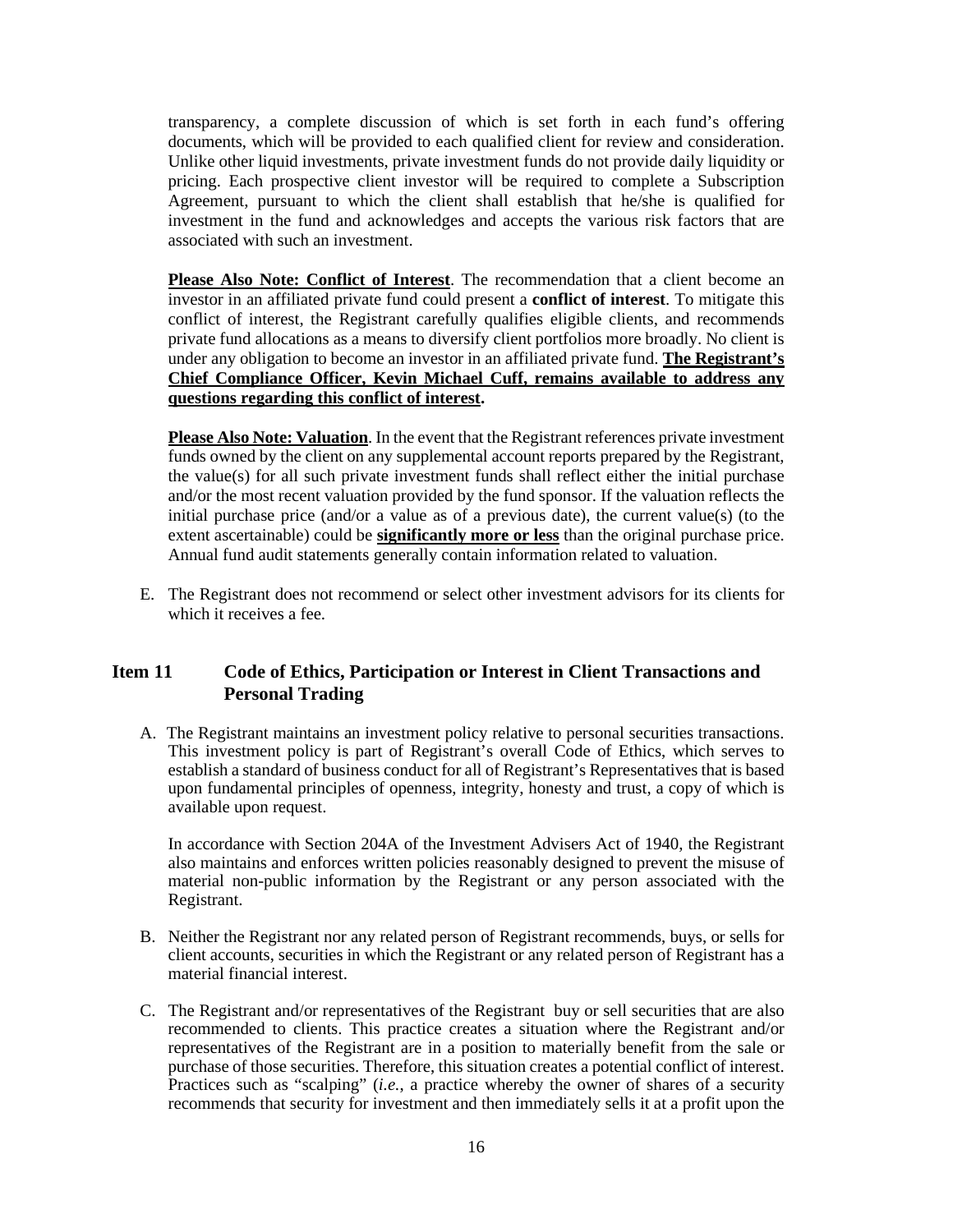rise in the market price which follows the recommendation) could take place if the Registrant did not have adequate policies in place to detect such activities. In addition, this requirement can help detect insider trading, "front-running" (*i.e.*, personal trades executed prior to those of the Registrant's clients) and other potentially abusive practices.

The Registrant has a personal securities transaction policy in place to monitor the personal securities transactions and securities holdings of each of the Registrant's "Access Persons." The Registrant's securities transaction policy requires that Access Person of the Registrant must provide the Chief Compliance Officer or his designee with a written report of their current securities holdings within ten (10) days after becoming an Access Person. Additionally, each Access Person must provide the Chief Compliance Officer or his designee with a written report of the Access Person's current securities holdings at least once each twelve (12) month period thereafter on a date the Registrant selects. Finally, each Access Person must provide the Chief Compliance Officer or his designee with a written report of the Access Person's securities transactions in certain reportable securities each calendar quarter..

- D. The Registrant and/or representatives of the Registrant at times buy or sell securities, at or around the same time as those securities are recommended to clients. This practice creates a situation where the Registrant and/or representatives of the Registrant are in a position to materially benefit from the sale or purchase of those securities. Therefore, this situation creates a potential conflict of interest. As indicated above in Item 11.C, the Registrant has a personal securities transaction policy in place to monitor the personal securities transaction and securities holdings of each of Registrant's Access Persons.
- E. Access Persons are permitted to invest in private placements and limited offerings (including those sponsored by Registrant clients) as long as there are no material conflicts with client interests. The Registrant maintains policies and procedures detailed in its Code of Ethics to ensure that Access Person investment in these opportunities do not crowd out Registrant clients nor impede the Registrant's fiduciary duty. The Registrant's Chief Compliance Officer is responsible to pre-approve all Access Person investment in private or limited offerings. The Registrant has not and will not favor any client in terms of fees or allocation of investments in exchange for Access Person opportunities to invest in private or limited offerings sponsored by clients.
- F. Current or prospective clients may obtain a copy of the Registrant's Code of Ethics by contacting the Chief Compliance Officer at (410) 472-5384.

#### <span id="page-16-0"></span>**Item 12 Brokerage Practices**

A. In the event that the client requests that the Registrant recommend a brokerdealer/custodian for execution and/or custodial services (exclusive of those clients that direct the Registrant to use a specific broker-dealer/custodian), Registrant generally recommends that investment management accounts be maintained at *Schwab, National*  and/or *Fidelity*. Prior to engaging Registrant to provide investment management services, the client will be required to enter into a formal *Investment Advisory Agreement* with Registrant setting forth the terms and conditions under which Registrant shall manage the client's assets, and a separate custodial/clearing agreement with each designated brokerdealer/ custodian.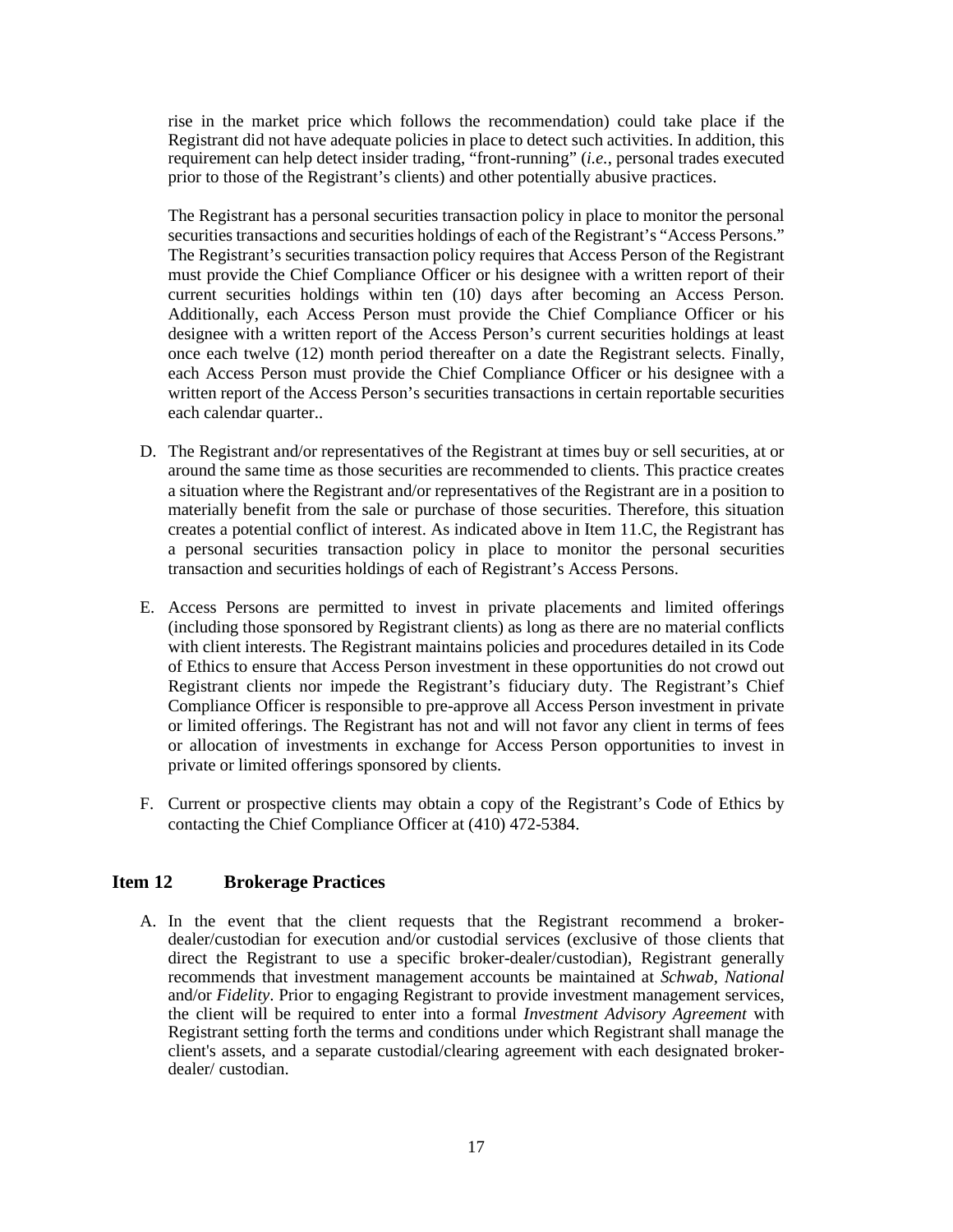Factors that the Registrant considers in recommending *Schwab, National* and/or *Fidelity* (or any other broker-dealer/custodian to clients) include historical relationship with the Registrant, financial strength, reputation, execution capabilities, pricing, research, and service. Although the commissions and/or transaction fees paid by Registrant's clients shall comply with the Registrant's duty to obtain best execution, a client could pay a commission that is higher than another qualified broker-dealer might charge to effect the same transaction where the Registrant determines, in good faith, that the commission/transaction fee is reasonable. In seeking best execution, the determinative factor is not the lowest possible cost, but whether the transaction represents the best qualitative execution, taking into consideration the full range of broker-dealer services, including the value of research provided, execution capability, commission rates, and responsiveness. Accordingly, although Registrant will seek competitive rates, it does not necessarily obtain the lowest possible commission rates for client account transactions in all cases. The brokerage commissions or transaction fees charged by the designated broker-dealer/custodian are exclusive of, and in addition to, Registrant's investment management fee. The Registrant's best execution responsibility is qualified if securities that it purchases for client accounts are mutual funds that trade at net asset value as determined at the daily market close.

1. Research and Additional Benefits

Although not a material consideration when determining whether to recommend that a client utilize the services of a particular broker-dealer/custodian, Registrant receives from *Schwab, National* and/or *Fidelity* (or another broker-dealer/custodian, investment platform and/or mutual fund sponsor) without cost (and/or at a discount) support services and/or products, certain of which assist the Registrant to better monitor and service client accounts maintained at such institutions. Included within the support services obtained by the Registrant generally include investment-related research, pricing information and market data, software and other technology that provide access to client account data, compliance and/or practice management-related publications, discounted or gratis consulting services, discounted and/or gratis attendance at conferences, meetings, and other educational and/or social events, marketing support, computer hardware and/or software and/or other products used by Registrant in furtherance of its investment advisory business operations.

As indicated above, certain of the support services and/or products received assist the Registrant in managing and administering client accounts. Others do not directly provide such assistance, but rather assist the Registrant to manage and further develop its business enterprise.

Registrant's clients do not pay more for investment transactions effected and/or assets maintained at *Schwab, National* and/or *Fidelity* as a result of these arrangements. There is no corresponding commitment made by the Registrant to *Schwab, National* and/or *Fidelity,* or any other entity to invest any specific amount or percentage of client assets in any specific mutual funds, securities, or other investment products as a result of the above arrangement.

#### **The Registrant's Chief Compliance Officer, Kevin Michael Cuff, remains available to address any questions that a client or prospective client has regarding the above arrangement and any corresponding perceived conflict of interest.**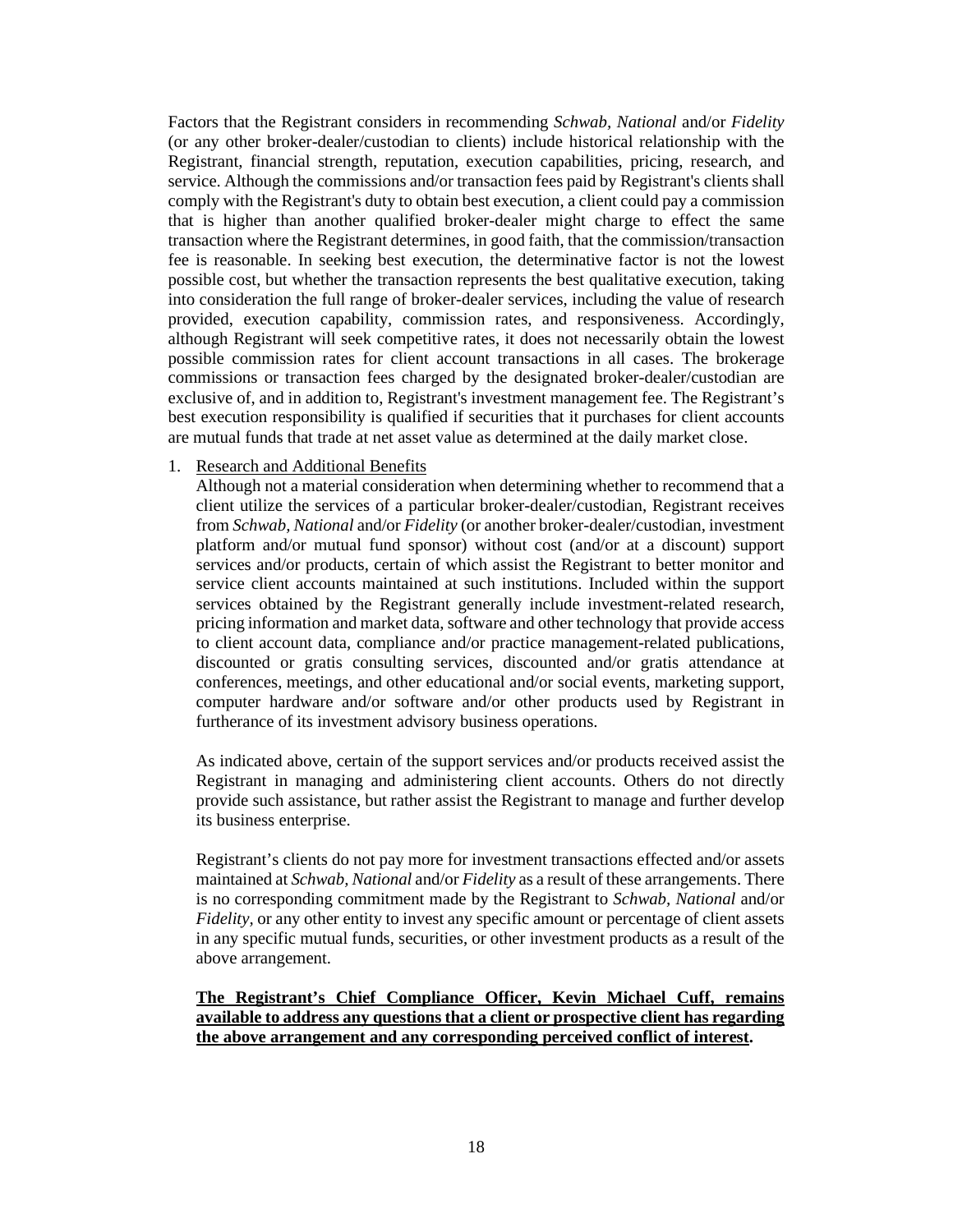- 2. The Registrant does not receive referrals from broker-dealers.
- 3. The Registrant does not generally accept directed brokerage arrangements (when a client requires that account transactions be effected through a specific broker-dealer). In such client directed arrangements, the client will negotiate terms and arrangements for their account with that broker-dealer, and Registrant will not seek better execution services or prices from other broker-dealers or be able to "batch" the client's transactions for execution through other broker-dealers with orders for other accounts managed by Registrant. As a result, client could at times pay higher commissions or other transaction costs or greater spreads, or receive less favorable net prices, on transactions for the account than would otherwise be the case.

**Please Note**: In the event that the client directs Registrant to effect securities transactions for the client's accounts through a specific broker-dealer, the client correspondingly acknowledges that such direction could in some cases cause the accounts to incur higher commissions or transaction costs than the accounts would otherwise incur had the client determined to effect account transactions through alternative clearing arrangements available through Registrant.

#### **The Registrant's Chief Compliance Officer, Kevin Michael Cuff, remains available to address any questions that a client or prospective client has regarding the above arrangement**.

B. To the extent that the Registrant provides investment management services to its clients, the transactions for each client account generally will be effected independently, unless the Registrant decides to purchase or sell the same securities for several clients at approximately the same time. The Registrant will generally (but is not obligated to) combine or "bunch" such orders to obtain best execution, to negotiate more favorable commission rates, or to allocate equitably among the Registrant's clients, differences in prices and commissions or other transaction costs that might have been obtained had such orders been placed independently. Under this procedure, transactions will be averaged as to price and will be allocated among clients in proportion to the purchase and sale orders placed for each client account on any given day. The Registrant shall not receive any additional compensation or remuneration as a result of such aggregation.

#### <span id="page-18-0"></span>**Item 13 Review of Accounts**

- A. For those clients to whom Registrant provides investment supervisory services, account reviews are conducted on a periodic basis by the Registrant's investment advisor representatives, at least annually. All investment supervisory clients are advised that it remains their responsibility to advise the Registrant of any changes in their investment objectives and/or financial situation. All clients (in person or via telephone) are encouraged to review financial planning issues (to the extent applicable), investment objectives and account performance with the Registrant on an annual basis.
- B. The Registrant will conduct account reviews on an other than periodic basis upon the occurrence of a triggering event, such as a change in client investment objectives and/or financial situation, market corrections and client request.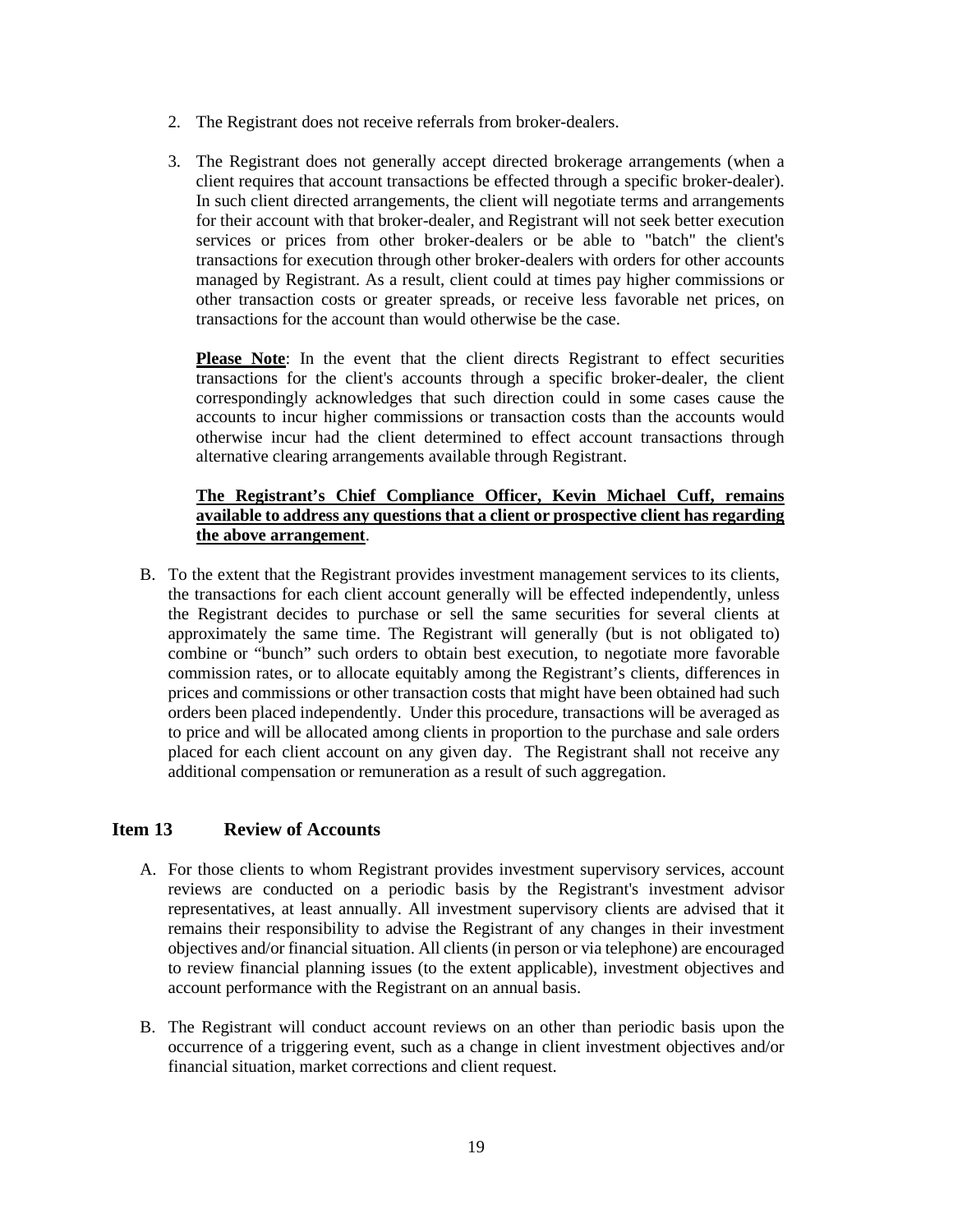C. Clients are provided, at least quarterly, with written transaction confirmation notices and regular written summary account statements directly from the broker-dealer/custodian and/or program sponsor for the client accounts. The Registrant may also provide a written periodic report summarizing account activity and performance.

#### <span id="page-19-0"></span>**Item 14 Client Referrals and Other Compensation**

A. As referenced in Item 12.A.1 above, the Registrant receives an indirect economic benefit from the *Custodians*. The Registrant, without cost (and/or at a discount), receive support services and/or products from the *Custodians*.

Registrant's clients do not pay more for investment transactions effected and/or assets maintained at the *Custodians* as a result of this arrangement. There is no corresponding commitment made by the Registrant to the *Custodians* or any other entity to invest any specific amount or percentage of client assets in any specific mutual funds, securities, or other investment products as a result of the above arrangement.

#### **The Registrant's Chief Compliance Officer**, **Kevin Michael Cuff, remains available to address any questions that a client or prospective client has regarding the above arrangement and any corresponding perceived conflict of interest.**

B. If a client is introduced to the Registrant by either an unaffiliated or an affiliated solicitor, Registrant will pay that solicitor a referral fee in accordance with the requirements of Rule 206(4)-3 of the Investment Advisers Act of 1940, and any corresponding state securities law requirements. Any such referral fee shall be paid solely from the Registrant's investment management fee and shall not result in any additional charge to the client. If the client is introduced to the Registrant by an unaffiliated solicitor, the solicitor, at the time of the solicitation, shall disclose the nature of his/her/its solicitor relationship, and shall provide each prospective client with a copy of the Registrant's written Brochure with a copy of the written disclosure statement from the solicitor to the client disclosing the terms of the solicitation arrangement between the Registrant and the solicitor, including the compensation to be received by the solicitor from the Registrant.

#### **Item 15 Custody**

#### A. Direct Fee Debit

Custody occurs when an adviser or related person directly or indirectly holds client funds or securities or has the ability to gain possession of them. In most cases, the Registrant shall have its advisory fee for each client debited from the client's account by the custodian on a quarterly basis. Clients are provided, at least quarterly, with written summary account statements directly from the broker-dealer/custodian and/or program sponsor for the client accounts. They will be sent to the email or postal mailing address you provided to the custodian.

Clients are responsible to select qualified custodians to hold funds and securities within investment accounts managed on their behalf. With regard to direct fee deduction arrangements, the Registrant performs a periodic due inquiry to ascertain that the qualified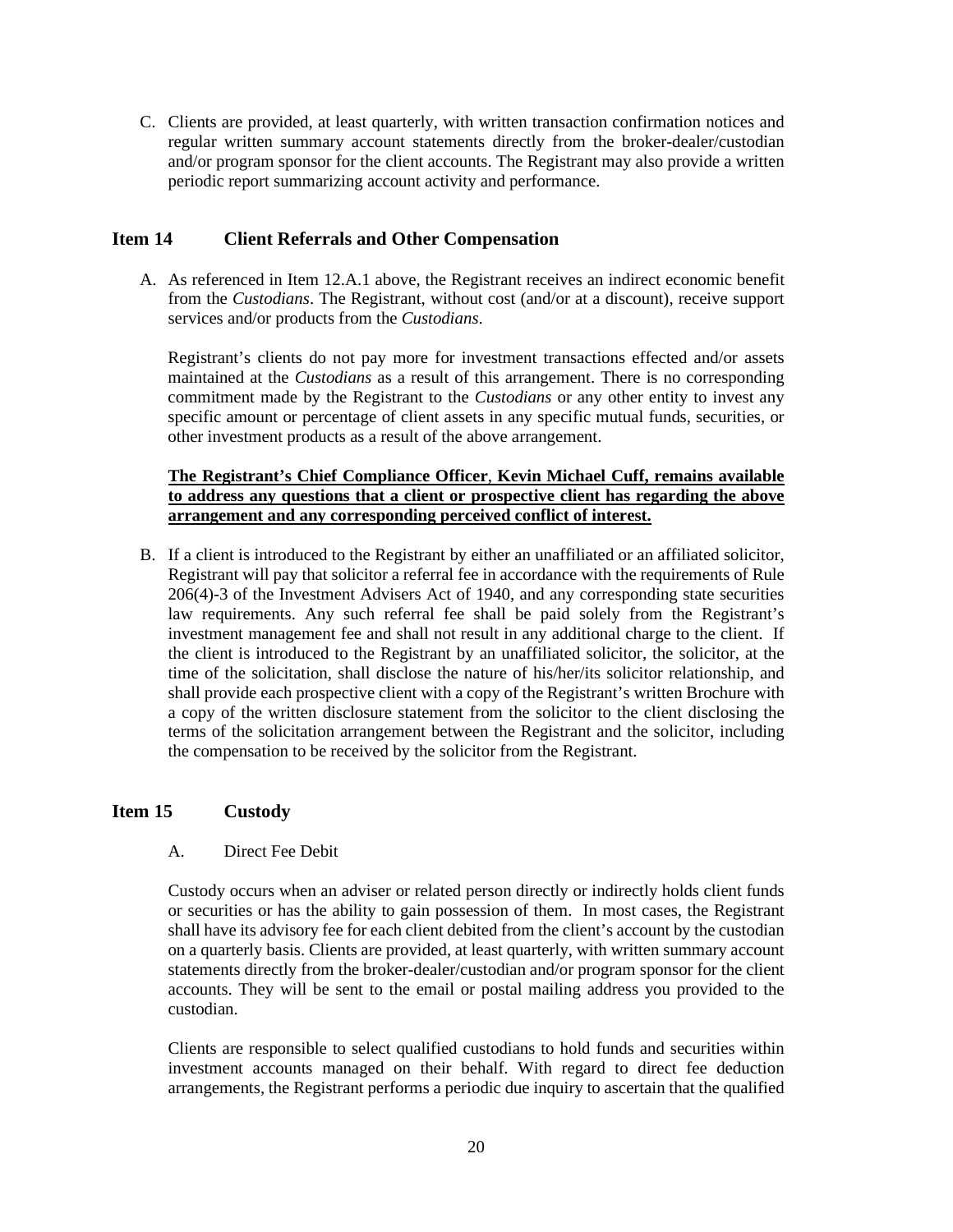custodian sends an account statement, at least quarterly, to each client for which the qualified custodian maintains funds or securities.

#### B. Third-Party Standing Letters of Authorization

In accordance with regulatory guidance, the Registrant has custody if it has the authority to transfer client funds to a non-account owner pursuant to a Standing Letter of Authorization ("SLOA"). Under a third-party SLOA, the client account owner generally executes a document for the custodian that permits the Registrant to transfer funds from the account to a person or entity other than the account owner (i.e., for payment of bills, insurance premiums, taxes, etc.) on an ongoing basis (rather than requiring the account owner to pre-authorize the transfer, in writing, each time), after having provided standing instructions to do so.

In accordance with regulatory guidance, and to avoid a surprise custody exam, the Registrant only permits third party SLOAs when ALL the following seven criteria are met:

- Client provides written instruction to custodian, signed by the client, and includes recipient's name and address or name and account number at the custodian to which the transfer is to be directed.
- Client provides written authorization to adviser (on custodial form or separately), to direct transfers to the third party either on a specified schedule or from time to time.
- Client's custodian verifies client's instruction, such as signature review or other method, and provides transfer of funds notice to client promptly after each transfer.
- Client has the ability to terminate or change instruction to custodian.
- The Registrant has no authority or ability to designate or change the identity of the third party, address, or any other information about the third party.
- The Registrant maintains records showing that the third party is not a related party of the Registrant or located at the same address as the Registrant.
- Custodian sends the client initial and annual written notices confirming the instruction.

#### C. First Party Standing Letters of Authorization

In certain situations, custody includes first party transfers of funds among a client's own accounts held at different custodians. For the Registrant to avoid a surprise custody exam, the client must provide written, signed authorization to the sending custodian, specifying the name and account numbers on the sending and receiving accounts (routing number or name of receiving custodian), such that the sending custodian has a record that the client has identified the accounts for which the transfer is being effected as belonging to the client. If these criteria cannot be satisfied, then the Registrant must treat the situation as a thirdparty SLOA, which is discussed above.

**Please Note**: To the extent that the Registrant provides clients with periodic account statements or reports, the client is urged to carefully compare any statement or report provided by the Registrant with the account statements received from the account custodian. The Registrant's reports are generated from the Orion system and will at times vary from custodial statements based on differences between accounting procedures, reporting dates (trade date versus settle date), pricing sources, asset carve outs, the timing of dividend and/or accrued interest recognition, or valuation methods for certain securities.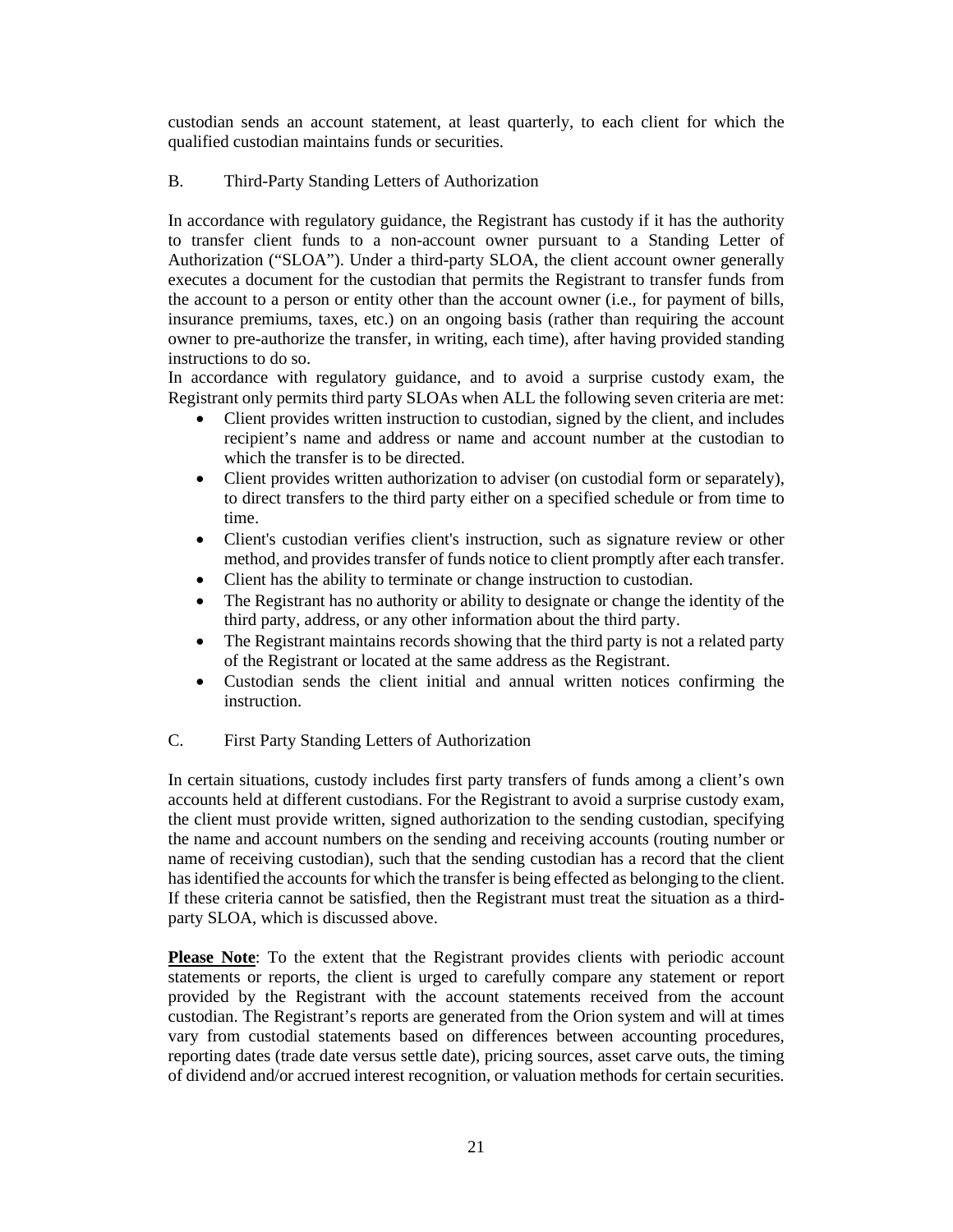Client questions about these differences should be directed to the Registrant or custodian of record.

**Please Also Note**: The account custodian does not verify the accuracy of the Registrant's advisory fee calculation.

#### D. Limited Bill Paying Services

In the context of providing bill payment and bookkeeping services to certain Verdence/FAMILY (family office) clients, the Registrant sometimes takes custody of client bank accounts through signature authority. In these circumstances, the client and the Registrant enter into a separate agreement which details the roles and responsibilities of the Registrant and the client. Additionally, the accounts are maintained at a qualified custodian; the client receives monthly account statements directly from the custodian; the Registrant employs policies and procedures in the management of the designated accounts; the accounts are reconciled monthly by the Registrant; and the Registrant may provide clients with a monthly or quarterly summary of all account activity, depending on the nature of the account and activity.

<span id="page-21-0"></span>Further, the Registrant has engaged an independent public accounting firm not affiliated in any way with the Registrant to perform an annual surprise verification examination. The purpose of such an examination is to verify that the funds and securities held in accounts actually exist and are located at the applicable qualified custodian.

#### **Item 16 Investment Discretion**

The client can determine to engage the Registrant to provide investment advisory services on a discretionary basis. Prior to the Registrant assuming discretionary authority over a client's account, client shall be required to execute an *Investment Advisory Agreement*, naming the Registrant as client's attorney and agent in fact, granting the Registrant full authority to buy, sell, or otherwise effect investment transactions involving the assets in the client's name found in the discretionary account.

Clients who engage the Registrant on a discretionary basis are permitted to, at any time, impose reasonable restrictions, in writing, on the Registrant's discretionary authority (*i.e.*, limit the types/amounts of particular securities purchased for their account, exclude the ability to purchase securities with an inverse relationship to the market, limit or proscribe the Registrant's use of margin, etc.).

#### <span id="page-21-1"></span>**Item 17 Voting Client Securities**

A. Voting Proxies

Unless the client directs otherwise in writing, the Registrant is responsible for voting client proxies (however, the client shall maintain exclusive responsibility for all legal proceedings or other type events pertaining to the account assets**,** including, but not limited to, class action lawsuits). The Registrant shall vote proxies in accordance with its Proxy Voting Policy, a copy of which is available upon request.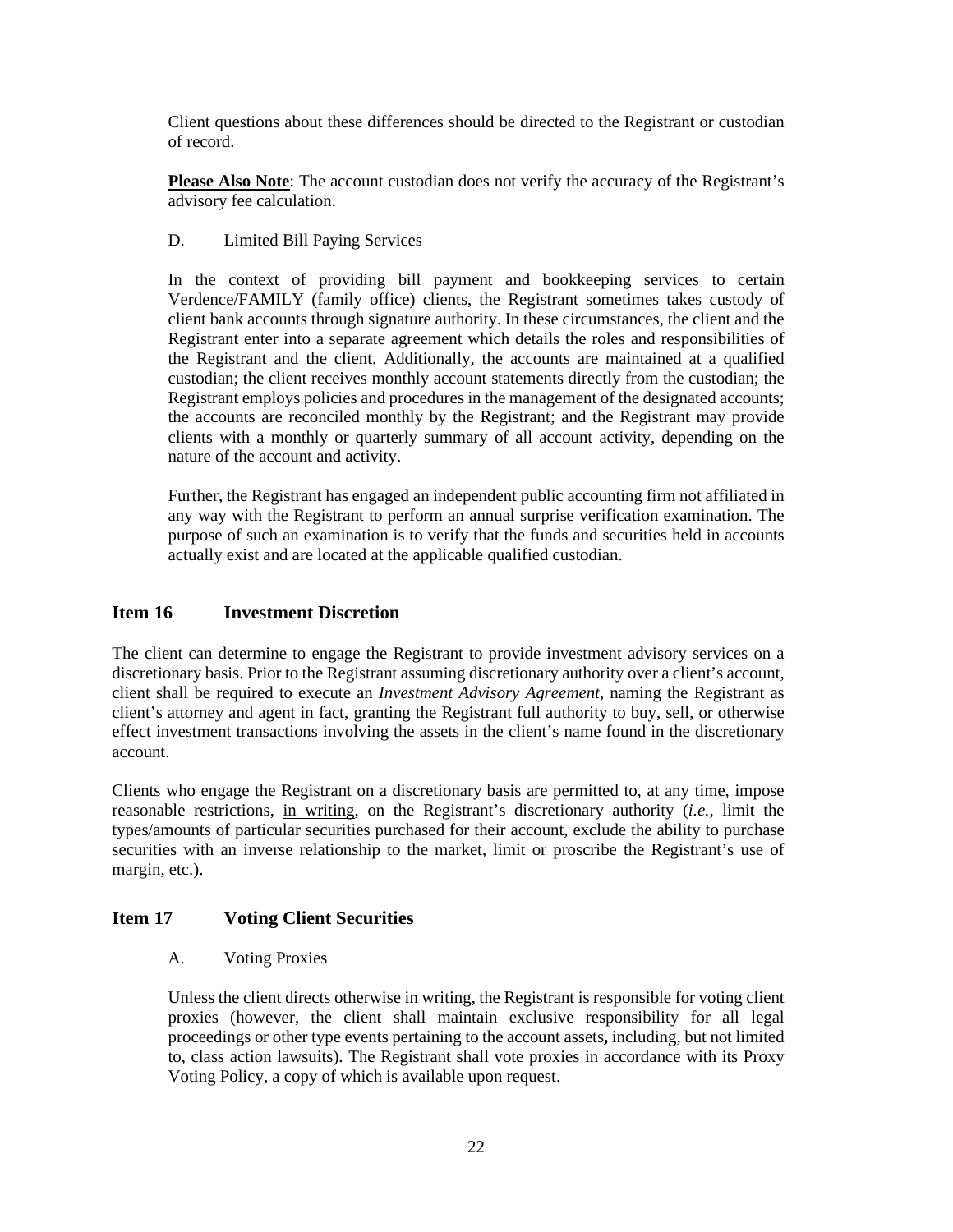The Registrant shall monitor corporate actions of individual issuers consistent with the Registrant's fiduciary duty to vote proxies in the best interests of its clients. Although the factors that Registrant will consider when determining how it will vote differ on a case-bycase basis, they could include, but are not limited to, the following: a review of recommendations from issuer management, shareholder proposals, cost effects of such proposals, effect on employees and executive and director compensation. The Registrant is at times solicited to vote on matters including corporate governance, adoption, or amendments to compensation plans (including stock options), and matters involving social issues and corporate responsibility.

The Registrant utilizes research from a third-party proxy voting service as a guide to vote client proxies. The service populates each ballot with vote recommendations based on the Registrant's internal proxy guidelines as well as client proxy voting directives (if any). Any additional solicitation materials filed by the issuer before the submission deadline are considered before final votes are cast. The proxy voting service uses an electronic vote management system that automatically populates each ballot with vote recommendations based on the specific proxy-voting guidelines selected by the client without prior review by the Registrant, thereby enabling the automatic submission of votes in a timely and efficient manner. The pre-population of voting recommendations on a ballot strictly adheres to each client's selected proxy voting guidelines. Under no circumstances is the proxy voting service authorized to deviate from a client's proxy voting guidelines.

The proxy voting service will not proceed with the automatic voting of pre-populated ballots if it has become aware that an issuer intends to file or has filed additional soliciting materials before the submission deadline. In such instances, the proxy voting provider will consider such information prior to voting to ensure that it is voting in clients' best interests. The proxy voting provider has policies and procedures in place to ensure that proxy-voting recommendations are based on current and accurate information from issuers.

The Registrant shall maintain records pertaining to proxy voting as required pursuant to Rule 204-2 (c)(2) under the Advisers Act. In addition, information pertaining to how the Registrant voted on any specific proxy issue is also available upon written request. Requests should be made by contacting the Registrant's Chief Compliance Officer.

#### B. Class Action Lawsuits

Sometimes securities held in the accounts of clients will be the subject of class action lawsuits. In early 2021, the Registrant engaged Chicago Clearing Corporation ("CCC") to provide a comprehensive review of our clients' possible claims to a settlement throughout the class action lawsuit process. CCC actively seeks out any open and eligible class action lawsuits.

Additionally, CCC files, monitors, and expedites the distribution of settlement proceeds in compliance with SEC guidelines on behalf of our clients. CCC's filing fee is contingent upon the successful completion and distribution of the settlement proceeds from a class action lawsuit. In recognition of CCC's services, CCC receives a percentage of our clients' share of the settlement distribution. This percentage has been negotiated between the Registrant and CCC and is disclosed to clients participating in the program. When the Registrant receives written or electronic notice of a class action lawsuit, settlement, or verdict affecting securities owned by clients, it will work to assist clients and Chicago Clearing Corporation in the gathering of required information and submission of claims.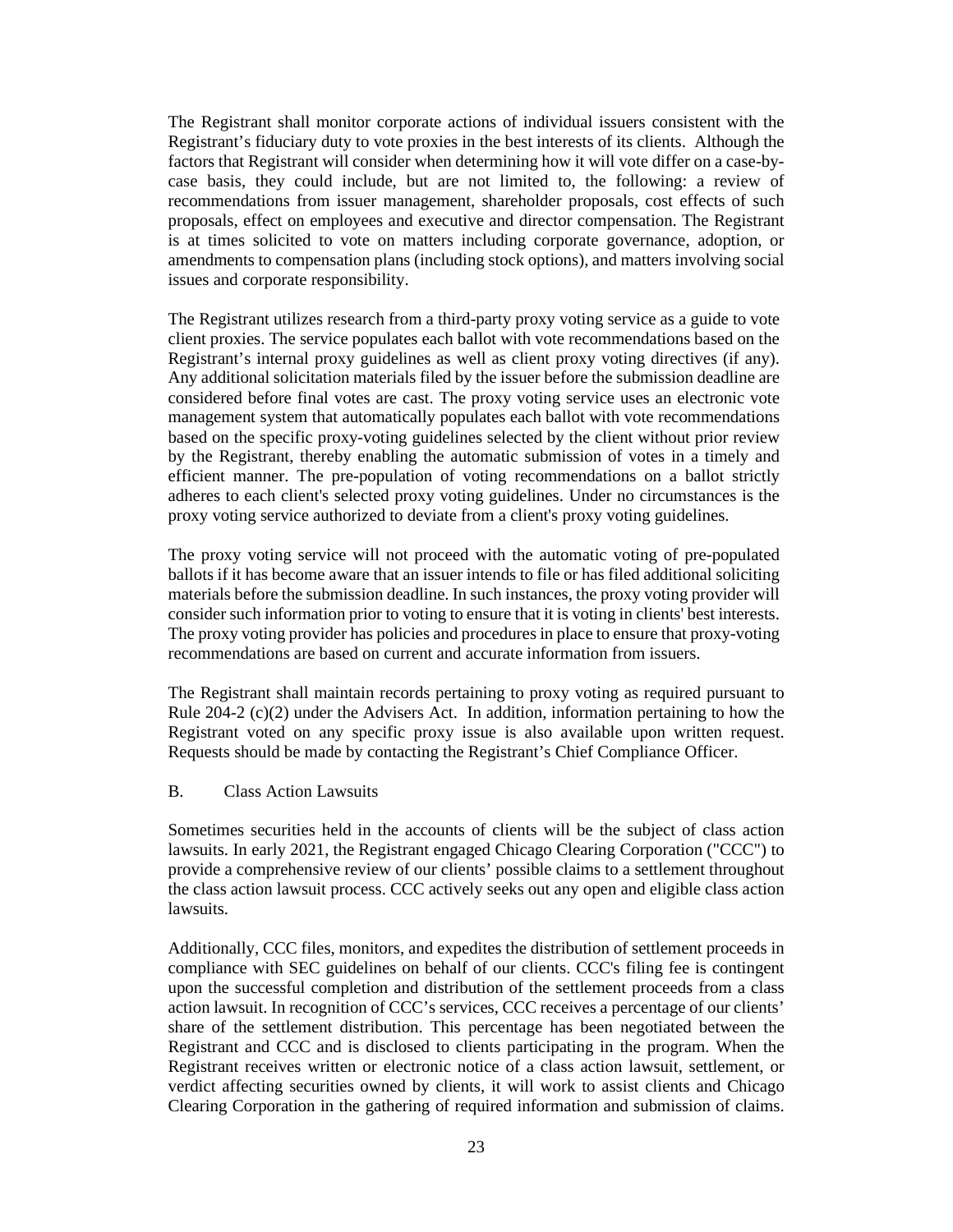<span id="page-23-0"></span>Clients are automatically included in this service but may opt out by contacting the Registrant's Chief Compliance Officer. If a client opts out, the Registrant and CCC will not monitor class action filings for that client.

#### **Item 18 Financial Information**

- A. The Registrant charges fees on a quarterly basis.
- B. The Registrant is unaware of any financial condition that is reasonably likely to impair its ability to meet its contractual commitments relating to its discretionary authority over certain client accounts.
- C. The Registrant has not been the subject of a bankruptcy petition.

#### **ANY QUESTIONS**: **The Registrant's Chief Compliance Officer, Kevin Michael Cuff, remains available to address any questions that a client or prospective client has regarding the above disclosures and arrangements.**

#### **Table 1 – Risks Associated with Investments**

*As noted in Item 8 above, please read this important summary of primary investment risks and the steps taken by the Registrant to minimize these risks. Please note this list is intended to highlight primary risks of investing assets with the Registrant but does not capture all such risks.*

| <b>Risk</b>    | <b>Disclosure Statement</b>                   | <b>Mitigation</b>               |
|----------------|-----------------------------------------------|---------------------------------|
| Risk of Loss - | Investing in securities involves risk of loss | Diversification, asset          |
| General        | that clients should be prepared to bear.      | allocation, tactical changes in |
|                |                                               | allocation                      |
| Investment     | The Registrant's strategies are actively      | Continuous oversight of         |
| Management     | managed. A strategy may not meet its          | strategies, Investment          |
| <b>Risk</b>    | investment objective and could underperform   | Committee policy                |
|                | other similar strategies with comparable      |                                 |
|                | investment objectives managed by other        |                                 |
|                | advisors.                                     |                                 |
|                |                                               |                                 |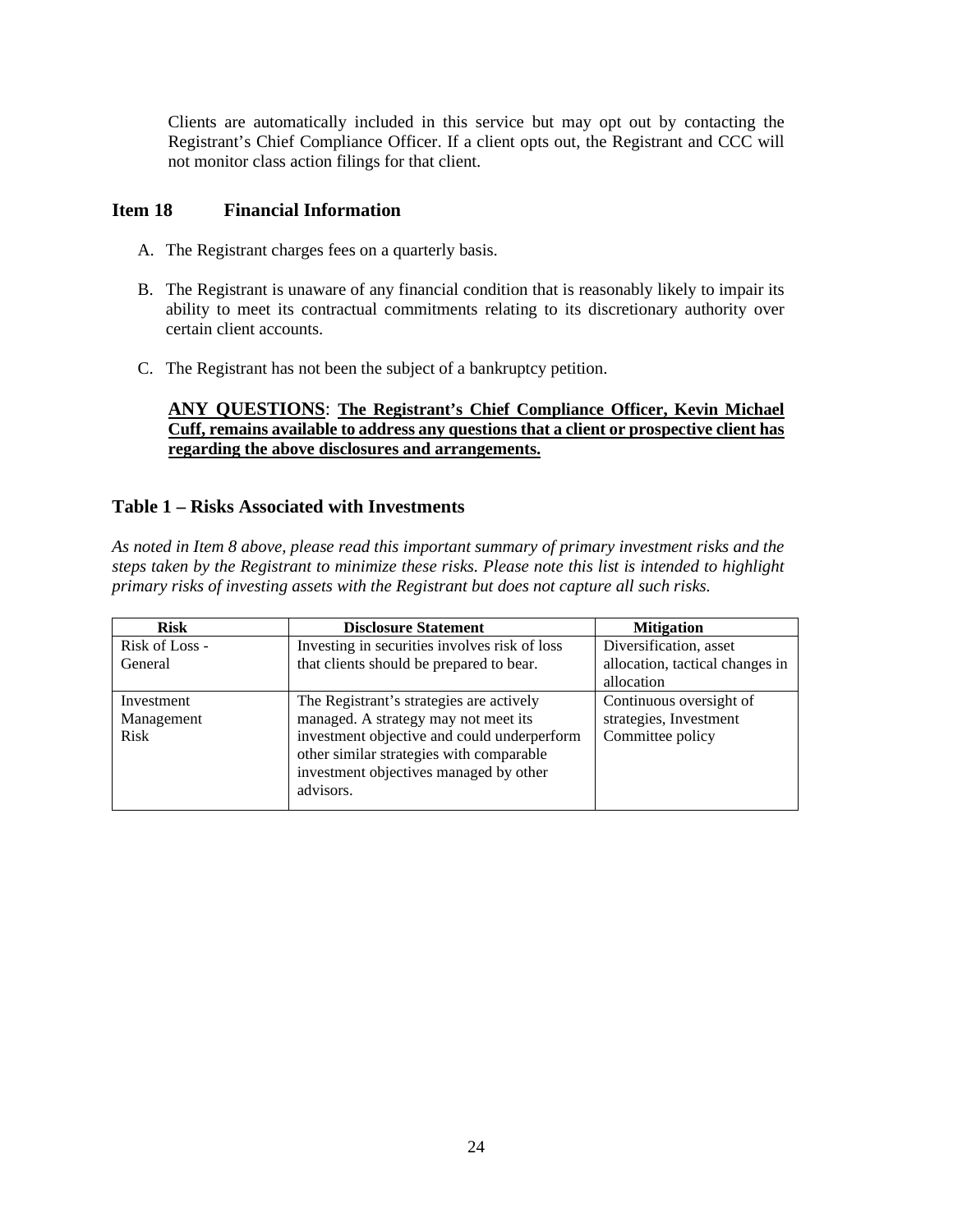| <b>Risk</b>           | <b>Disclosure Statement</b>                                               | <b>Mitigation</b>                             |
|-----------------------|---------------------------------------------------------------------------|-----------------------------------------------|
| <b>Business Risks</b> | The global spread of the coronavirus disease                              | Constant monitoring,                          |
| Related to            | (COVID-19) was declared a pandemic by the                                 | rebalancing, communication,                   |
| COVID-19              | World Health Organization in March 2020.                                  | and disclosure                                |
|                       | COVID-19 has caused volatility, severe                                    |                                               |
|                       | market dislocations, and liquidity constraints                            |                                               |
|                       | in many financial markets, including markets                              |                                               |
|                       | in which the Registrant trades, and may                                   |                                               |
|                       | adversely affect the volatility and                                       |                                               |
|                       | performance of client account holdings.                                   |                                               |
|                       | Furthermore, the long-term impact of the                                  |                                               |
|                       | accommodative monetary policy and                                         |                                               |
|                       | government economic relief spending in the                                |                                               |
|                       | United States, aimed at countering the adverse                            |                                               |
|                       | effects of the pandemic, is unknown.                                      |                                               |
|                       | However, any meaningful and sustained rise                                |                                               |
|                       | in inflation could adversely impact the value                             |                                               |
|                       | and performance of client account holdings.                               |                                               |
| Analysis Risk         | The Registrant's securities, asset allocation,                            | Multiple sources of data,                     |
|                       | and market analysis methods rely on the                                   | frequent revisiting of data                   |
|                       | assumption that the securities we purchase                                | and assumptions                               |
|                       | and sell, the research firms that provide data                            |                                               |
|                       | and analysis on these securities, and other                               |                                               |
|                       | publicly available sources of information                                 |                                               |
|                       | about these securities, are providing accurate                            |                                               |
|                       | and unbiased data. While we are alert to                                  |                                               |
|                       | indications that data may be incorrect, there is                          |                                               |
|                       | always a risk that our analysis may be                                    |                                               |
|                       | compromised by inaccurate or misleading                                   |                                               |
|                       | information, or we may come to an incorrect                               |                                               |
|                       | conclusion based on our analysis.                                         |                                               |
|                       |                                                                           |                                               |
| Market                | Financial markets and the value of                                        | Investment plan suited to                     |
| Fluctuation           | investments fluctuate substantially over time,                            | client objectives, liquidity                  |
|                       | which may lead to losses in the value of client                           | needs, and time horizon                       |
|                       | portfolios, especially in the short run.                                  |                                               |
| <b>Asset Class</b>    | During times of market turmoil, correlations                              | Constant monitoring,                          |
| Correlations          | between asset classes may break down, which                               | rebalancing, communication,<br>and disclosure |
|                       | may result in higher-than-expected losses for                             |                                               |
| <b>Mutual Funds</b>   | diversified portfolios.<br>Mutual fund investing involves risk; principal | Portfolio construction and                    |
|                       | loss is possible. Investors will pay fees and                             | diversification                               |
|                       | expenses, even when investment returns are                                |                                               |
|                       | flat or negative. Investors cannot influence the                          |                                               |
|                       | securities bought and sold, nor the timing of                             |                                               |
|                       | transactions which may result in undesirable                              |                                               |
|                       | tax consequences.                                                         |                                               |
| Exchange-             | ETFs and ETNs are subject to risks similar to                             | Portfolio construction and                    |
| <b>Traded Funds</b>   | those of stocks and are not suitable for all                              | diversification                               |
| (ETFs) and            | investors. Shares can be bought and sold                                  |                                               |
| Exchange              | through a broker, and the selling shareholder                             |                                               |
| <b>Traded Notes</b>   | may have to pay brokerage commissions in                                  |                                               |
| (ETNs)                | connection with the sale. Investment returns                              |                                               |
|                       | and principal value will fluctuate so that when                           |                                               |
|                       | shares are redeemed, they may be worth more                               |                                               |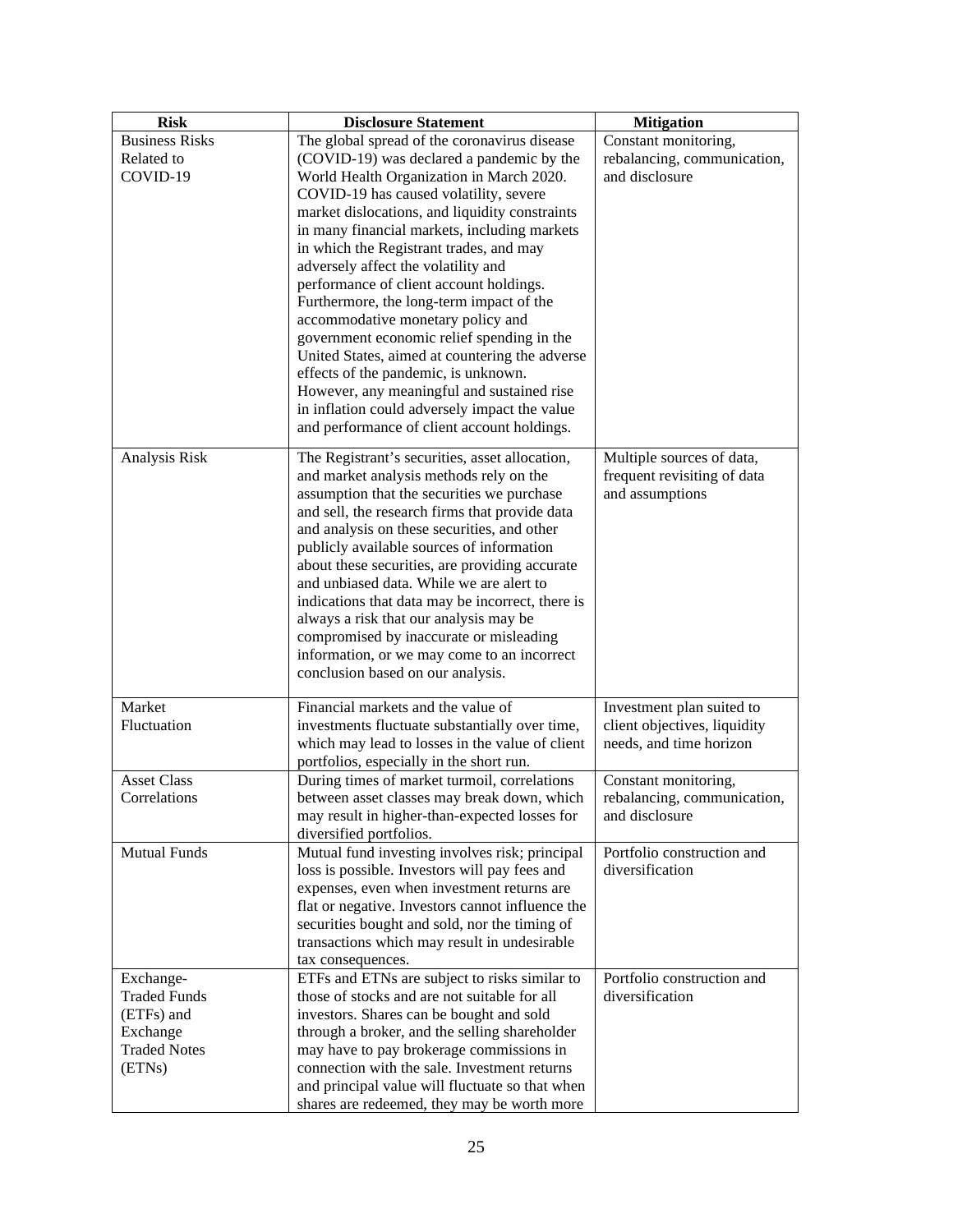| <b>Risk</b>           | <b>Disclosure Statement</b>                        | <b>Mitigation</b>            |
|-----------------------|----------------------------------------------------|------------------------------|
|                       | or less than original cost. Shares are only        |                              |
|                       | redeemable directly from the fund. There can       |                              |
|                       | be no assurance that an active trading market      |                              |
|                       | for the shares will develop or be maintained,      |                              |
|                       | and shares may trade at, above or below their      |                              |
|                       | NAV.                                               |                              |
|                       |                                                    |                              |
|                       | Additionally, ETNs and some ETFs are not           |                              |
|                       | structured as investment companies and thus        |                              |
|                       | are not regulated under the Investment             |                              |
|                       | Company Act of 1940. An ETN's value                |                              |
|                       | generally depends on the performance of the        |                              |
|                       | underlying index and the credit rating of the      |                              |
|                       | issuer. Additionally, the value of the             |                              |
|                       | investment will fluctuate in response to the       |                              |
|                       | performance of the underlying benchmark.           |                              |
|                       | ETFs and ETNs incur fees that are separate         |                              |
|                       | from those fees charged by the Registrant.         |                              |
|                       | Accordingly, our investments in ETFs and           |                              |
|                       | ETNs will result in the layering of fees and       |                              |
|                       | expenses.                                          |                              |
| Fixed Income          | Prices of fixed income (debt) securities           | Vary maturities, careful     |
|                       | typically decrease in value when interest rates    | selection of securities to   |
|                       | rise. This risk is usually greater for longer-     | match client risk tolerance  |
|                       | maturity debt securities. Investments in debt      | and time horizon             |
|                       | with lower credit ratings (and non-rated           |                              |
|                       | credits) are subject to a greater risk of loss to  |                              |
|                       | principal and interest than those with higher      |                              |
|                       | credit ratings.                                    |                              |
|                       |                                                    |                              |
| Foreign               | Investments in foreign securities often            | Diversification and          |
| Securities            | introduce greater volatility to client portfolios. | limitations on exposure      |
|                       | Additional risks include political risk,           |                              |
|                       | currency translation risk, and lack of             |                              |
|                       | transparency (accounting methods, regulatory       |                              |
|                       | reporting requirements, shareholder protection     |                              |
|                       | rules, etc.). These factors at times result in     |                              |
|                       | large price swings of foreign security             |                              |
|                       | investments, and greater risk of loss.             |                              |
| <b>Inflation Risk</b> | Risk that increases in the prices of goods and     | Security selection           |
|                       | services, and therefore the cost of living,        |                              |
|                       | reduce consumer purchasing power.                  |                              |
| <b>Currency Risk</b>  | Currency risk is evident due to the free-          | Diversification and limit    |
|                       | floating mechanism present in global foreign       | investment in international  |
|                       | exchange markets. With a few notable               | securities                   |
|                       | exceptions, the value of most global               |                              |
|                       | currencies freely floats against one another.      |                              |
|                       | U.S. companies and portfolios with non-dollar      |                              |
|                       | exposure directly assume foreign exchange          |                              |
|                       | risk.                                              |                              |
| <b>Liquidity Risk</b> | Risk evident when investors do not have full       | Portfolio construction       |
|                       | access to their funds and/or when assets           | concentrated in mutual funds |
|                       | cannot be converted into cash according to         | and ETFs, and longer-term    |
|                       | normal market settlement standards. Liquidity      | time horizon                 |
|                       | risk is generally higher for small                 |                              |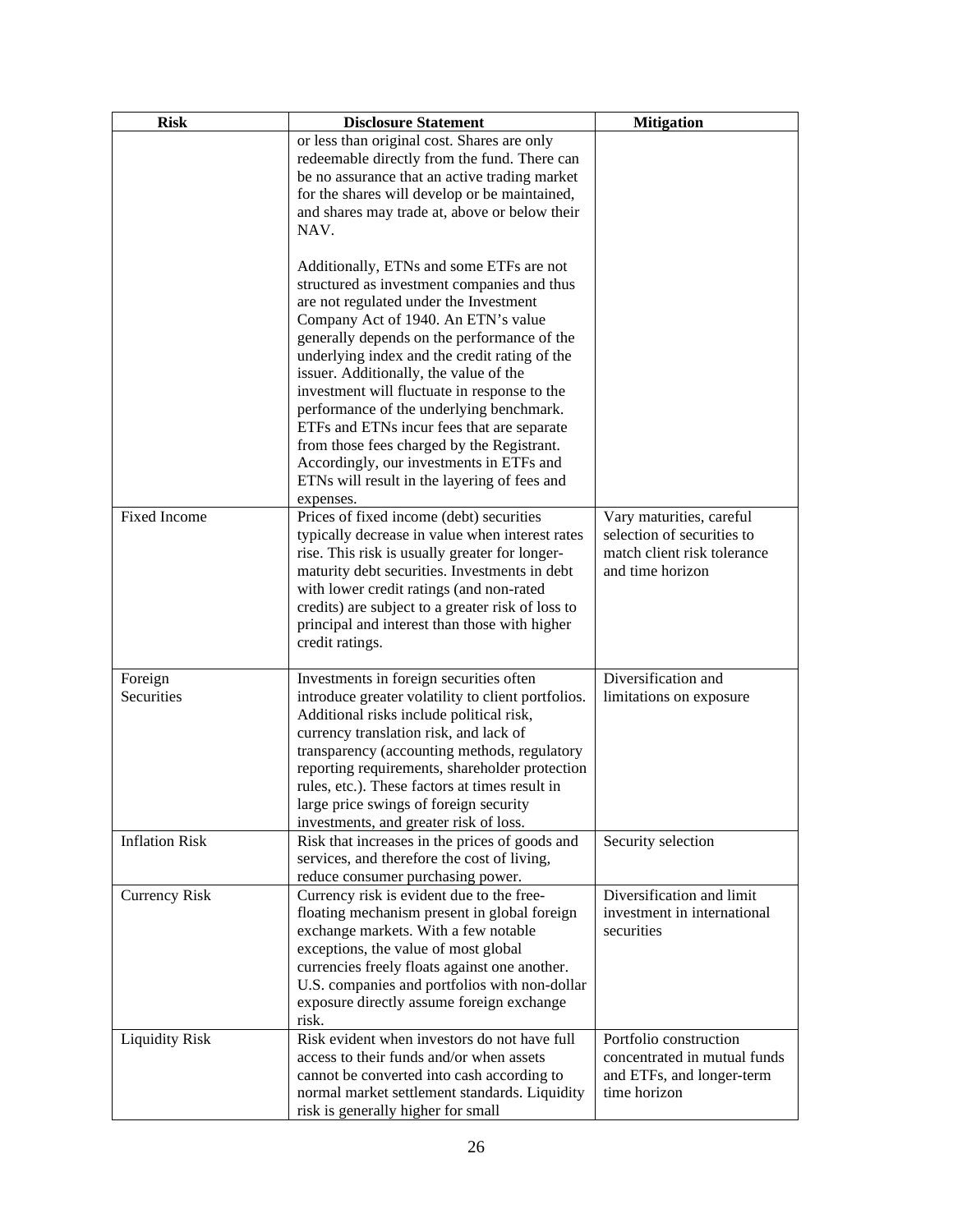| <b>Risk</b>        | <b>Disclosure Statement</b>                                                      | <b>Mitigation</b>                                  |
|--------------------|----------------------------------------------------------------------------------|----------------------------------------------------|
|                    | capitalization stocks, alternative assets, and                                   |                                                    |
|                    | private placement securities.                                                    |                                                    |
| <b>Income Risk</b> | Risk that an investment strategy designed to                                     | Portfolio construction and                         |
|                    | generate a sufficient income, resulting in the                                   | financial planning to avoid                        |
|                    | inability to sustain a desired lifestyle and/or                                  | asset depletion                                    |
|                    | the need to sell other assets to generate                                        |                                                    |
|                    | desired income.                                                                  |                                                    |
| Independent        | When client assets are invested by outside                                       | Ongoing monitoring and                             |
| Manager            | professional asset managers, the Registrant                                      | replacement of independent                         |
| Selection          | does not directly control the investment                                         | managers as necessary                              |
|                    | decisions of outside managers. An                                                |                                                    |
|                    | independent manager may stray from its                                           |                                                    |
|                    | stated investment strategy (known as "style                                      |                                                    |
|                    | drift") or make poor investment decisions                                        |                                                    |
|                    | which place client assets at greater risk of                                     |                                                    |
|                    | loss.                                                                            |                                                    |
| Private Funds      | For certain clients, a portion of their assets                                   | Client qualification process,                      |
|                    | are invested in private funds, either of a real                                  | portfolio diversification, and                     |
|                    | estate or private equity nature. There are a                                     | client discretion to participate                   |
|                    | number of risks associated with private fund                                     |                                                    |
|                    | investing, which most notably include                                            |                                                    |
|                    | liquidity constraints and lack of transparency.                                  |                                                    |
|                    | A complete discussion of each private fund's                                     |                                                    |
|                    | risks is set forth in each fund's offering                                       |                                                    |
|                    | documents, which are provided to each                                            |                                                    |
|                    | qualified client for review and consideration                                    |                                                    |
|                    | at the time of investment.                                                       |                                                    |
| Structured         | In the event that a structured product issuer                                    | Careful selection of only                          |
| Products           | becomes insolvent and defaults on their listed                                   | high-quality issuers, client                       |
|                    | securities, investors will be considered<br>unsecured creditors and will have no | qualification to match risk                        |
|                    | preferential claims to any assets held by the                                    | and liquidity constraints,<br>diversification, and |
|                    | issuer. Uncollateralized structured products                                     | percentage allocation limits                       |
|                    | are not asset backed. In the event of issuer                                     |                                                    |
|                    | bankruptcy, investors can lose their entire                                      |                                                    |
|                    | investment. Structured products have an                                          |                                                    |
|                    | expiry date after which the issue becomes                                        |                                                    |
|                    | worthless. The Exchange requires all                                             |                                                    |
|                    | structured product issuers to appoint a                                          |                                                    |
|                    | liquidity provider for each individual issue.                                    |                                                    |
|                    | The role of liquidity providers is to provide                                    |                                                    |
|                    | two-way quotes to facilitate trading of their                                    |                                                    |
|                    | products. In the event that a liquidity provider                                 |                                                    |
|                    | defaults or ceases to fulfill its role, investors                                |                                                    |
|                    | will often not be able to buy or sell the                                        |                                                    |
|                    | product until a new liquidity provider has                                       |                                                    |
|                    | been assigned.                                                                   |                                                    |
| Sociopolitical     | Sociopolitical risk is the possibility that                                      | Understanding of client                            |
| Risk               | instability or unrest in one or more regions of                                  | objectives, liquidity needs,                       |
|                    | the world will affect investment markets.                                        | and time horizon; portfolio                        |
|                    | Terrorist attacks, war, and pandemics are just                                   | construction, diversification,                     |
|                    | examples of events, whether actual or                                            | ongoing monitoring, and                            |
|                    | anticipated, that impact investor attitudes                                      | rebalancing                                        |
|                    | toward the market in general and result in                                       |                                                    |